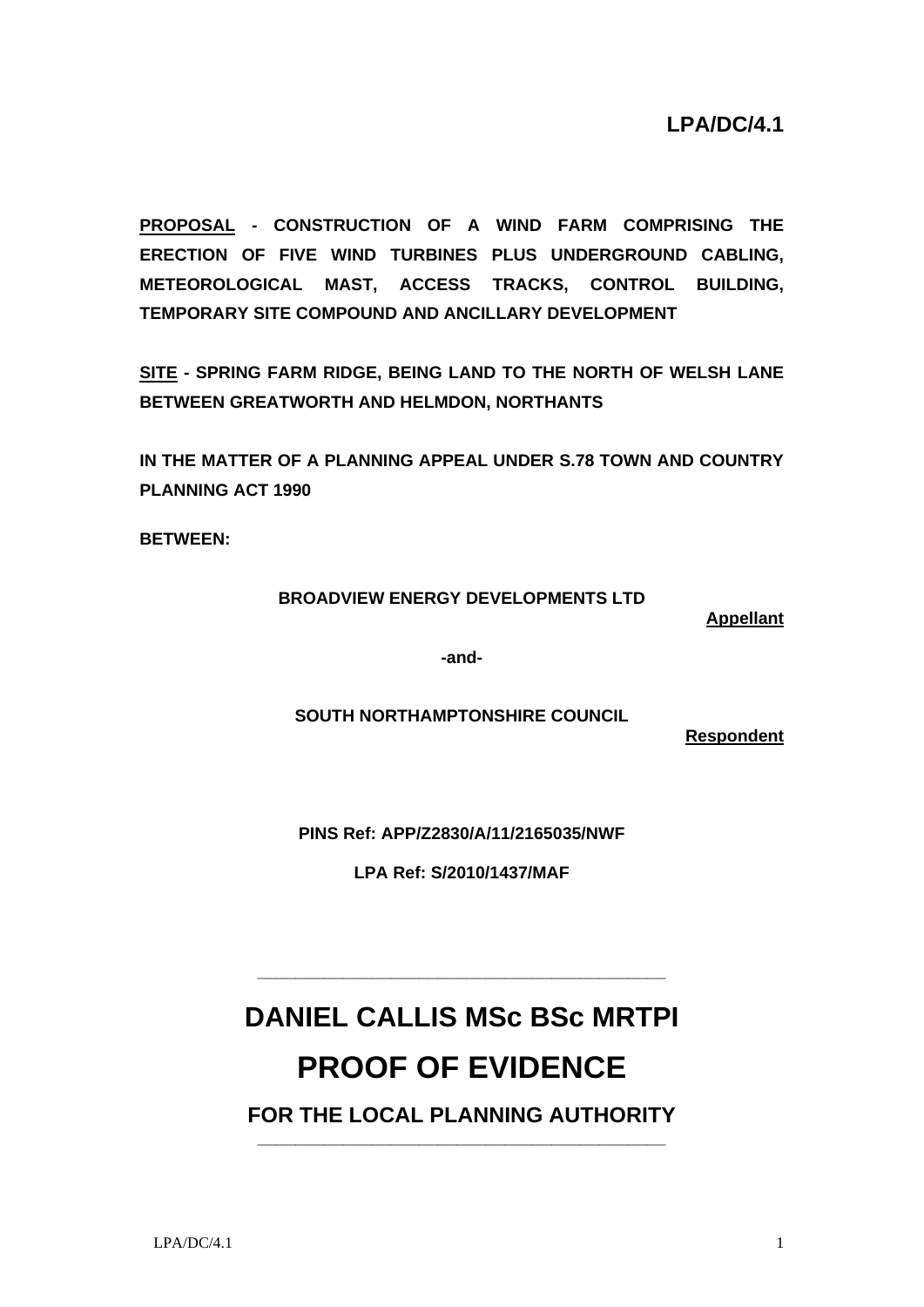## **Contents**

| 1              | Qualifications and experience, background of involvement Page 3<br>and scope of evidence |         |
|----------------|------------------------------------------------------------------------------------------|---------|
| 2              | Location and description of the appeal site and the proposed<br>development              | Page 3  |
| 3              | Planning history and background of the LPA's decision                                    | Page 3  |
| $\overline{4}$ | The planning policy and guidance context                                                 | Page 6  |
| 5              | Benefits and harms of the proposal                                                       | Page 22 |
| 6              | The planning balance and conclusion                                                      | Page 27 |

# **Appendices**

| APPENDIX 1 | South Northamptonshire Council's performance in determining |
|------------|-------------------------------------------------------------|
|            | planning applications for wind energy development           |

- APPENDIX 2 Official Government Press Notice (6<sup>th</sup> June 2013) 'Onshore wind: *communities to have a greater say and increased benefits'*
- APPENDIX 3 Department of Environment and Climate Change RESTATS figures at July 2013: https://restats.decc.gov.uk/app/reporting/decc/datasheet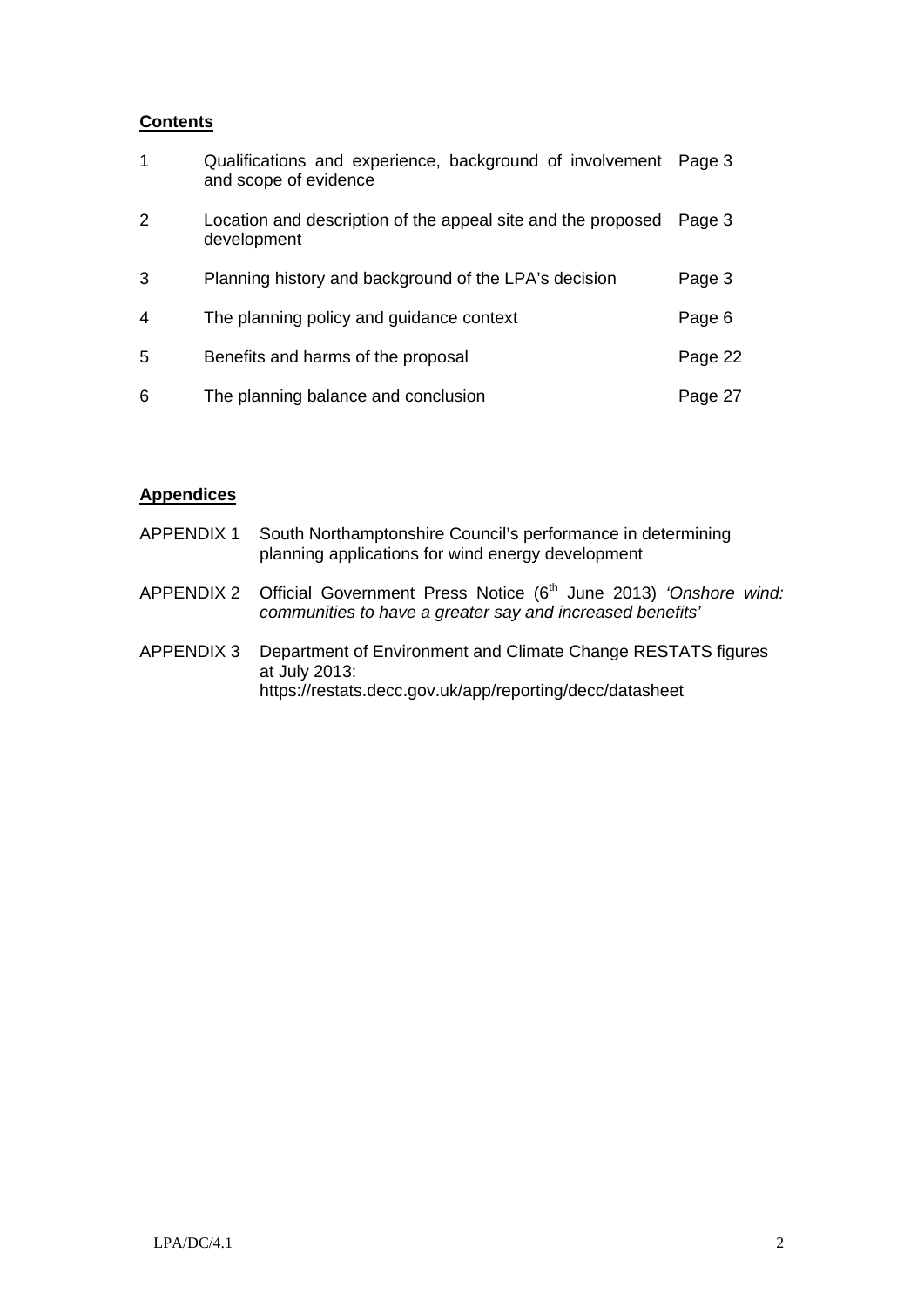## **1 QUALIFICATIONS AND EXPERIENCE, BACKGROUND OF INVOLVEMENT AND SCOPE OF EVIDENCE**

- 1.1 I hold a Masters degree (MSc) in Spatial Planning. I am a Chartered Town Planner and have been a member of the Royal Town Planning Institute since 2009. I am employed by South Northamptonshire Council (**"the Council"**) as a Principal Planning Officer in the District-Wide Development Team. I have over ten years planning experience in local government.
- 1.2 I first became involved with the proposal in December 2012, following the submission of the appeal. I was not the Council's original Case Officer and had no direct dealings with the planning application. I did not draft the original report to the Council's Development Control Committee. Since taking on this case I have visited the site several times and am well familiar with both it and its surroundings. I have satisfied myself that the Council's revised position (see Statement of Case and below) is something I can professionally support.
- 1.3 The evidence which I have prepared and provide for this appeal is true and has been prepared and is given in accordance with the guidance of my professional institution and I confirm that the opinions expressed are my true and professional opinions.
- 1.4 The scope of my evidence relates primarily to the overarching policy context within which the proposed development should be assessed.

#### **2 LOCATION AND DESCRIPTION OF THE APPEAL SITE THE PROPOSED DEVELOPMENT**

2.1 The site description and description of the proposed development are outlined in Section 4 of the Statement of Common Ground. I agree with these descriptions and do not propose to repeat them here.

## **3 PLANNING HISTORY AND BACKGROUND TO THE COUNCIL'S DECISION**

- 3.1 The timeline of events for the planning application process is set out in paragraph 2.4 and 2.5 of the Council's Statement of Case.
- 3.2 The application was determined on  $11<sup>th</sup>$  July 2011 by assessing it against the development plan and other material considerations that were relevant at the time. There have, however, been several significant changes to the policy context since then with regard to 'other material considerations'. The key changes include:
	- The publication of the National Planning Policy Framework (the "NPPF") in March 2012
	- The publication of the government's 'Planning Practice Guidance for Renewable and Low Carbon Energy' in July 2013; following the Ministerial Statement on 6<sup>th</sup> June 2013
	- The adoption of the Council's 'Low Carbon and Renewable Energy SPD' in July 2013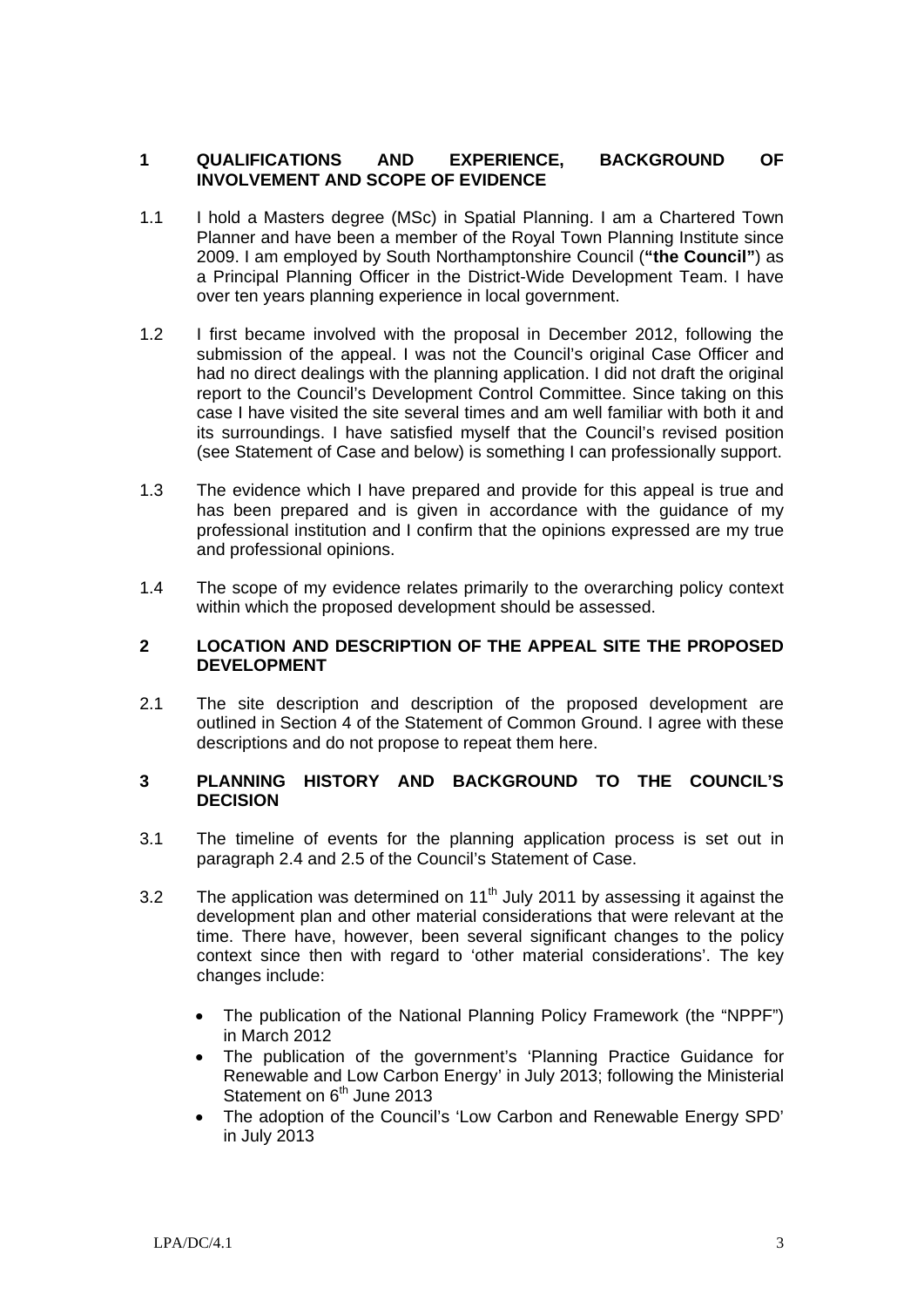- 3.3 Following the refusal of planning permission an appeal was lodged by the Appellant in November 2011. The resultant public inquiry was held between  $15<sup>th</sup>$  May 2012 and 25<sup>th</sup> May 2012. The previous Inspector's decision was issued on  $12<sup>th</sup>$  July 2012 (allowing the appeal and granting planning permission). Following this the Council appealed to the High Court in August 2012, challenging the previous decision on three grounds. A local resident, Mrs Ward, also appealed on 2 additional grounds. The appeal was heard in the High Court in December 2012. On 16<sup>th</sup> Jan 2013 Judge Mackie QC ruled that the appeal succeeded on one of the five grounds, namely that in making her decision, the Inspector did not accorded the Development plan the weight which Section 38(6) requires. On that basis the decision to grant planning permission was quashed.
- 3.4 Although quashed, the previous decision does constitute a material consideration in the determination of this appeal. However, with regard to the weighing of policy conflicts and decision-making I do not consider the previous appeal decision can carry any weight. That is because it was the deficiencies on these very grounds on which the decision was originally quashed. It is possible that the pervious decision carry some weight with regard to findings of fact and judgement on extents of impacts, etc. However, even here it will be for the new Inspector to form his own view.

#### Evolution of the Council's grounds for contesting the appeal

- 3.5 I gave evidence on planning policy and decision-making matters on behalf of the Council at the previous public inquiry. The evidence in my proof of evidence at that time broadly reflects the position the Council has subsequently formally adopted, as I explain below
- 3.6 Paragraphs 2.9-2.12 of the Statement of Common Ground summarise the previous appeal process, including the Appellant's submission of amended plans and Further Environmental Information ("FEI") to address acknowledged flaws in the proposal in relation to its ecological impact (particularly in relation to bats).
- 3.7 The knock-on effect of the amendments and FEI mean that the Council no longer sought to contest Reason for Refusal No.3 (relating to noise), No.4 (ecology) and No.6 (highway safety). This remains the position for this Inquiry, as explained in paragraphs 4.12 – 4.16 and 4.18 of the Council's Statement of Case.
- 3.8 With regard to the remaining three Reasons (No.1, No.2 and No.5) the Council position is set out in paragraph 4.1-4.11 and 4.17 of its Statement of Case.
- 3.9 This refinement of the Council's case for this appeal inquiry was formally approved by the Council's Development Control Committee at its meeting of  $6<sup>th</sup>$  June 2013. As a result, this can now be taken as the Council's formal position in relation to the proposal, and which broadly reflects the position adopted at the last Inquiry. The case laid out in the Council's statement of Case (Section 4) therefore effectively supersedes the original decision and Reasons for Refusal, which are now considered to be out of date (referring to now revoked and superseded policies and guidance).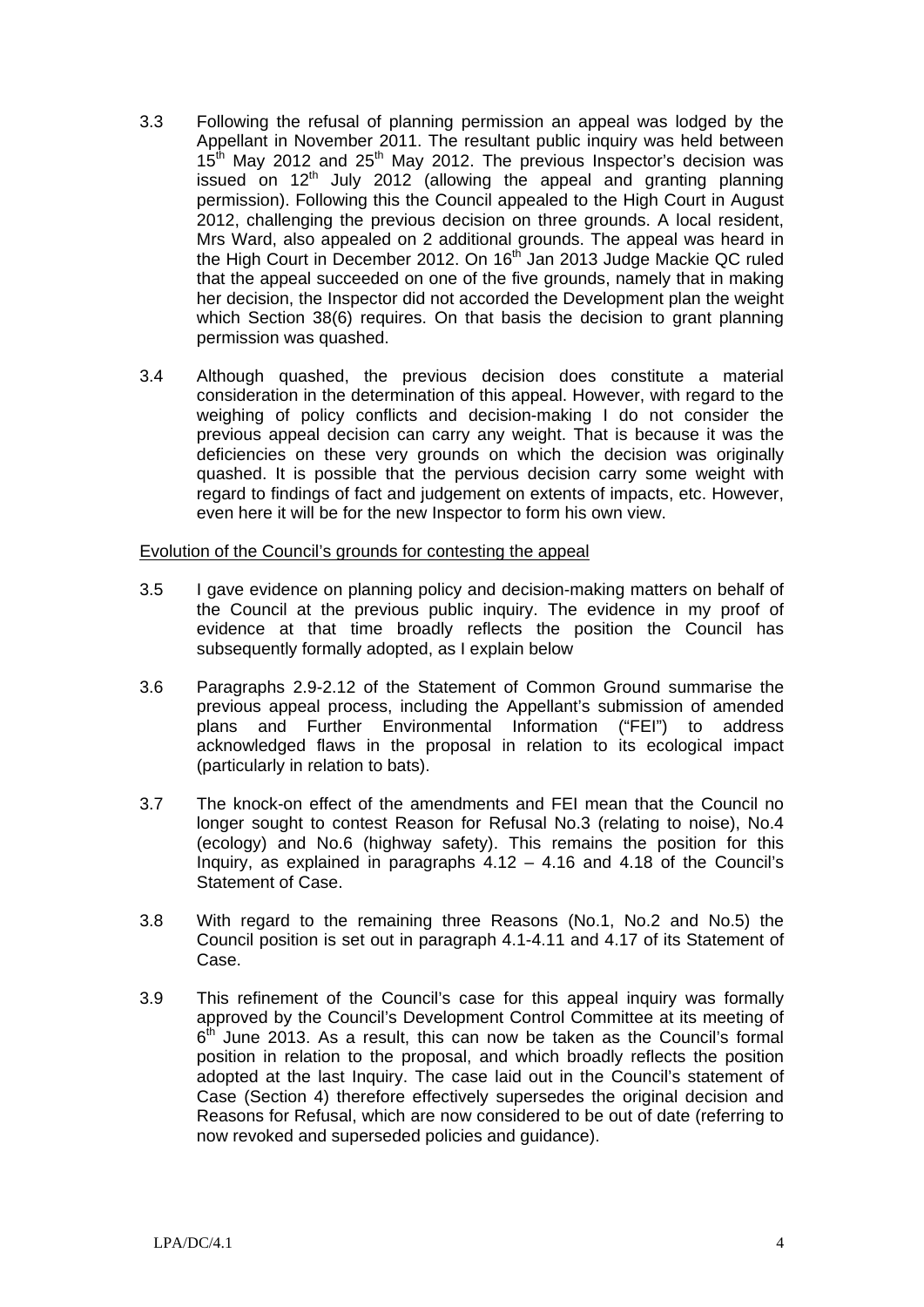3.10 In line with government policy and guidance the Council has a generally supportive and proactive approach towards renewable energy proposals. Insofar as it is appropriate to demonstrate that approach by reference to decisions taken by the Council, this generally positive approach can be shown by the Council's record to date in determining wind energy proposals, the details of which are set out in **APPENDIX 1**.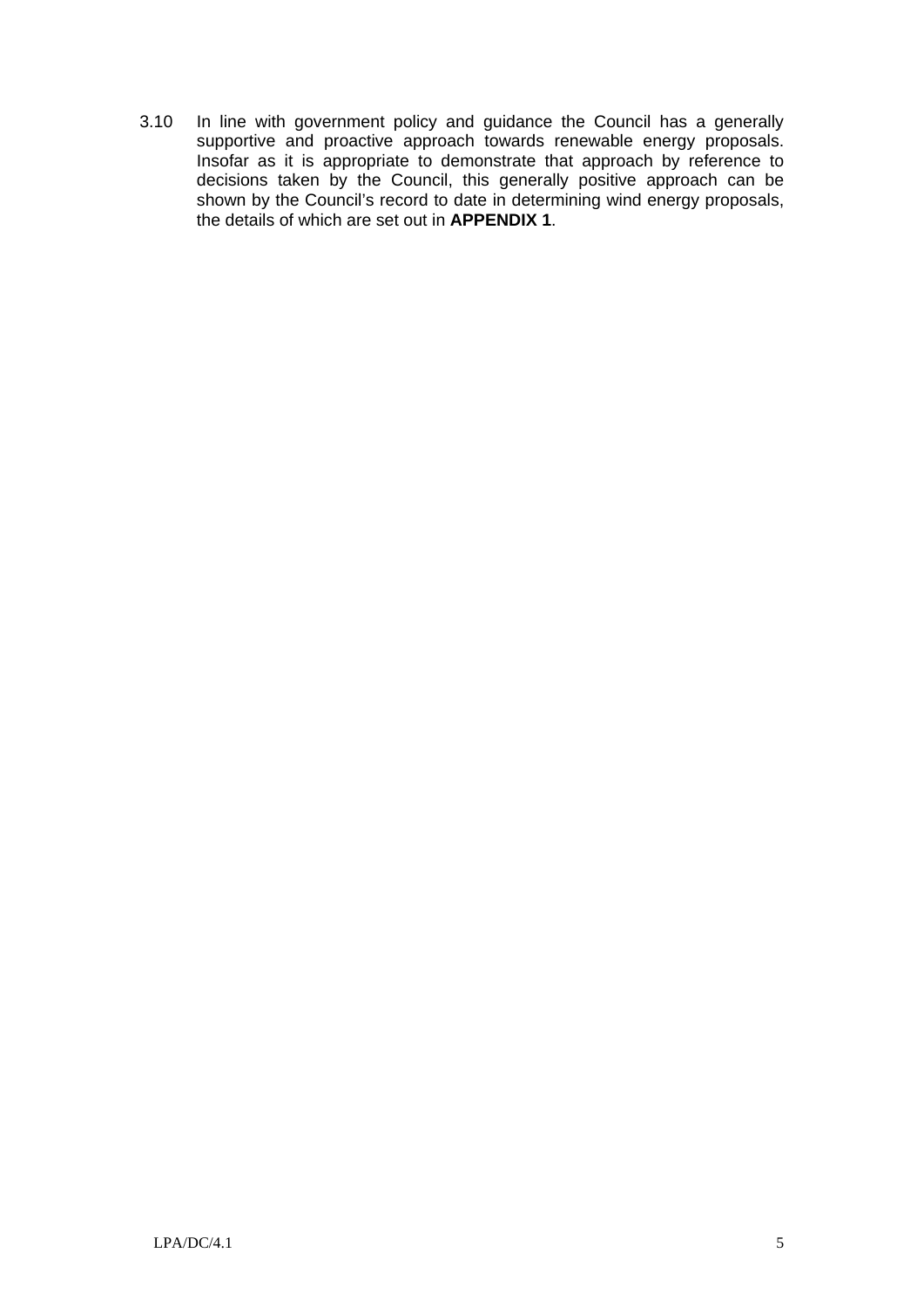# **4 THE PLANNING POLICY AND GUIDANCE CONTEXT**

## The Development Plan for the Area

- 4.1 Section 38(6) of the Planning and Compulsory Purchase Act 2004 requires the Inspector to determine this appeal in accordance with the development plan for the area of the appeal site, unless material considerations indicate otherwise.
- 4.2 On 12<sup>th</sup> April 2013 the East Midlands Regional Plan (EMRP) March 2009 (RSS8) was formally revoked. As a result, this document and the policies and target contained therein have no statutory basis and are therefore no longer capable of being a material consideration. As a result the development plan currently consists of the saved policies of the South Northamptonshire Local Plan 1997 (**"the SNLP") [CD 1.1]**.

## South Northamptonshire Local Plan

- 4.3 The adopted SNLP does not contain any specific policies relating to renewable energy. However, there are policies of general application which remain relevant and are set out below.
- 4.4 **Policy G2** is a general strategic policy. It states that:

*Provisions will be made for new development to be concentrated in Towcester, Brackley and closely related to the Northampton Borough boundary. New development will be limited in the Villages and severely restrained in the open countryside* [emphasis added].

- 4.5 Policy G2 is broadly consistent with the sustainability principles set out throughout the NPPF, including paragraph 17.
- 4.6 **Policy G3** is another general strategy policy. It states that:

*Planning permission will normally be granted where development:* 

- *A Is compatible in terms of type, scale, siting, design and materials with the existing character of the locality*
- *B C …*
- *D Will not unacceptably harm the amenities of any neighbouring properties*
- *E H …*
- *I Is sympathetic to the quality and character of any building listed s being of special architectural or historic importance or its setting*
- *J Does not harm the character, appearance or setting of a conservation area*

*K - P …*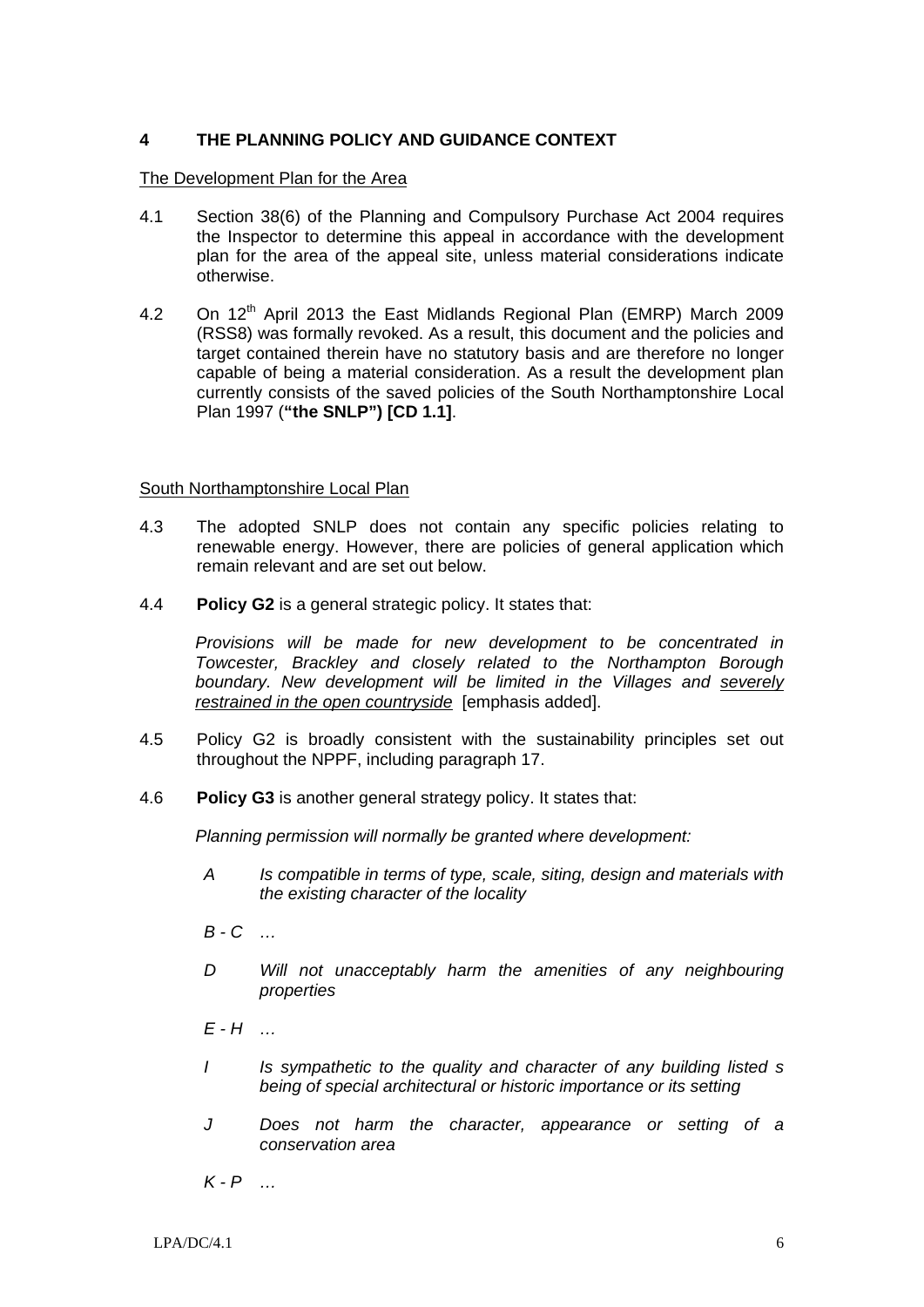*All proposals for development will be considered in the light of this policy* 

- 4.7 Policy G3 is again broadly consistent with the principles set out throughout the NPPF relating to good design and sustainable development, including the Core Principles set out in paragraph 17.
- 4.8 **Policy EV1** relates to the design of new development. it states that:

*Proposals for new development will be expected to pay particular attention to the following elements of design:* 

- *(i) Existing site characteristics including landscaping features and levels;*
- *(ii) The relationship with adjoining land...;*
- *(iii) …*
- *(iv) The scale, density, layout, height, massing landscape and materials in relation to the site and its surroundings*
- *(v) …*
- 4.9 Policy EV1 is broadly consistent with the NPPF, including paragraphs 9, 17, 56, 57 and 64.
- 4.10 **Policy EV2** relates to development in the open countryside. the policy states that:.

*Planning permission will not be granted for development in the open countryside"*, although exceptions may include:

- *i) …*
- ii) *Development necessary for the purposes of agriculture, forestry, tourism or recreation*
- iii)  $-iv$ ) …
- 4.11 Policy EV2 is broadly consistent with the NPPF, including paragraphs 17, 109 and 111.
- 4.12 **Policy EV11** focuses on development within the setting of conservation area. It states that:

*Planning permission will not be granted for any development proposals outside a conservation area which have an adverse effect on the setting of the conservation area or on any views into or out of the area.* 

- 4.13 Policy EV11 is broadly consistent with paragraphs 17, 126, 132-134 and 137 of the NPPF.
- 4.14 **Policy EV12** focuses on development to, or within the setting of, listed buildings. The policy states that:

…*the Council will also seek to preserve and enhance the setting of listed buildings by control over the design of new development in their vicinity, the*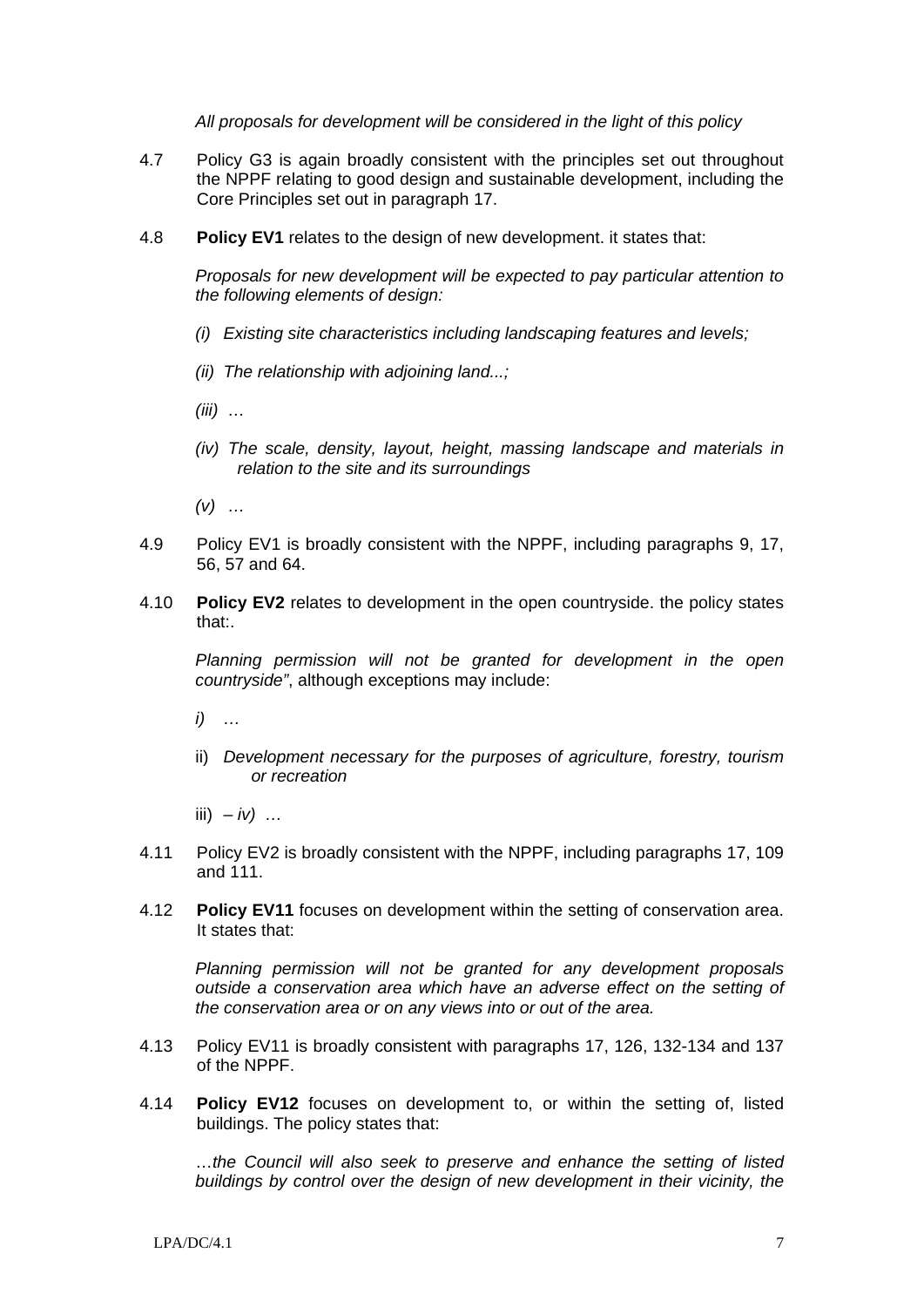*use of adjoining land, where appropriate, by the preservation of trees and landscape features.*

- 4.15 Policy EV12 is broadly consistent with paragraphs 17, 126 and 132-134 of the NPPF.
- 4.16 **Policy EV21** covers hedgerows, ponds and other landscape features. The policy states that:

*Development proposals will be expected to retain wherever possible, or failing that to replace, trees, hedgerows, ponds or other landscape features where they make an important contribution to the character of the area.* 

- 4.17 Policy EV21 is broadly consistent with paragraphs 17, 56, 58 and 109 of the NPPF.
- 4.18 **Policy EV28** relates specifically on historic parks and gardens and battlefields. The policy states that:

*Planning permission will not be granted for development which would have a seriously adverse effect upon the character or setting of an Historic Parkland, Garden or Battlefield.*

- 4.19 Policy EV28 is broadly consistent with paragraph 17, 126, and 132-134 of the NPPF.
- 4.20 **Policy EV29** relates to landscaping scheme to accompany proposals for development. it states that:

*Where a landscaping scheme is required as part of a development proposal primarily where the proposal would have a significant visual impact, planning permission will only be granted where the scheme:* 

- *(i) indicates on the submitted plans, taking account of policy EV22, existing vegetation and landscape features to be retained and removed and areas of new planting; and*
- *(ii) (v) …*
- *(vi) Identifies the routing of proposed underground and overground functional services, particularly in relation to existing vegetation and landscape features which are to be retained and any which are proposed*
- 4.21 Policy EV29 is broadly consistent with paragraph 56, 58 and 109 of the NPPF.
- 4.22 **Policy EV31** is also of some (limited) relevance to the appeal. The policy relates to overhead lines, public utility equipment and telecommunications installations. It states that overhead lines will be permitted provided that they are not visually intrusive or detract significantly from existing landscape features. In this instance, however, the appeal proposal is clear that all cabling within the site will be installed underground.
- 4.23 The NPPF states that Local Plan policies should not be considered out of date simply because they pre-date the Framework (para 211). Paragraph 215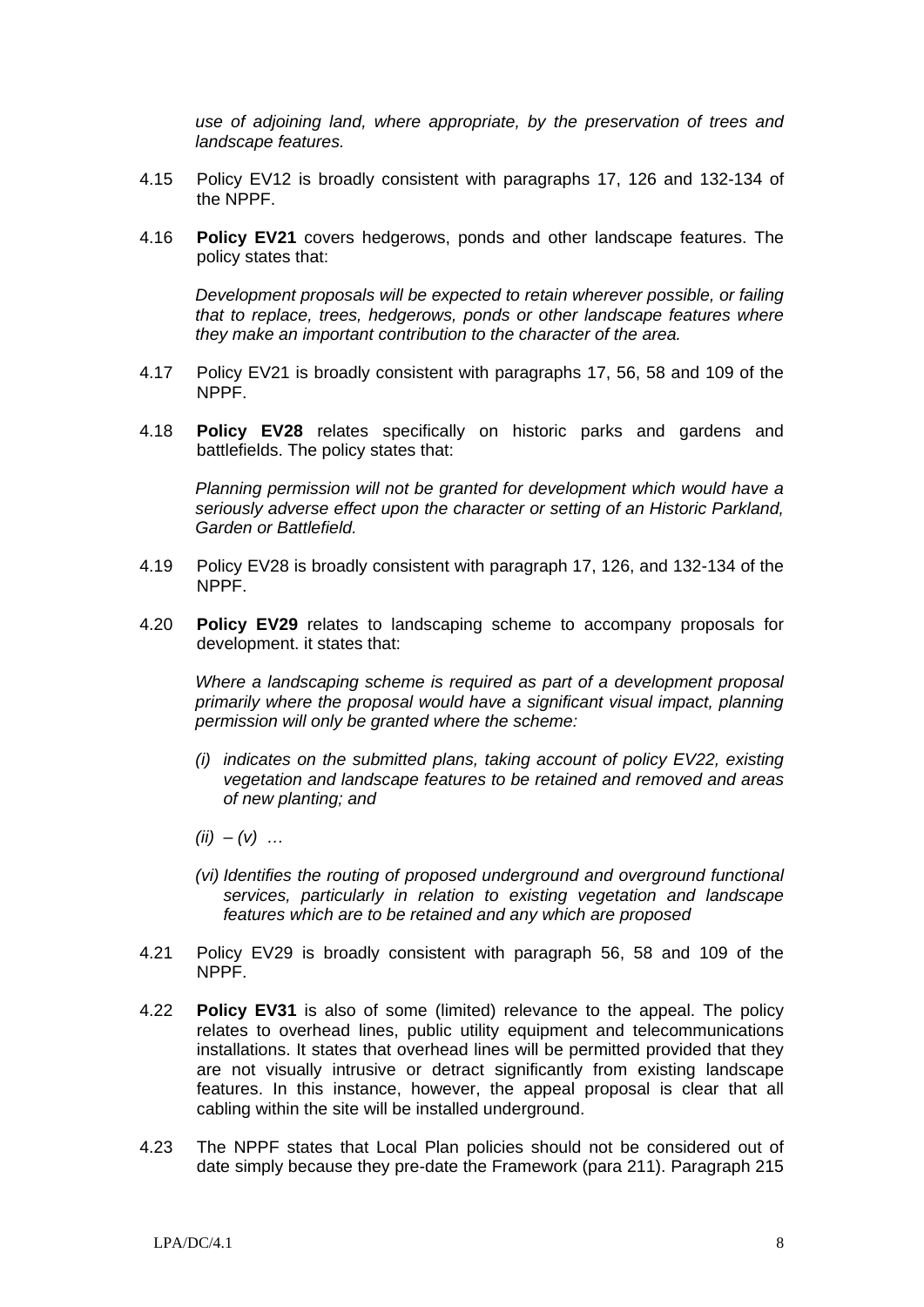gives further guidance as to the weight that should be attached. Its states weight should be given to policies according to their degree of consistency with the Framework (the closer the policies in the plan to the policies in the Framework, the greater the weight that may be given).

4.24 In light of their broad consistency with the NPPF, I consider that full (or at least significant) weight should continue to be given to these relevant policies of the SNLP. It is relevant to note the previous Inspector also found the policies of SNLP to be consistent with the broad policy principles of the NPPF (**CD 6.16**, para 13).

# **OTHER MATERIAL CONSIDERATIONS**

## The Draft Joint Core Strategy ("JCS")

- 4.25 The West Northamptonshire Joint Strategic Planning Committee has responsibility for preparing a Core Strategy which (if and when adopted) will form part of the development plan for the area in which the appeal site is situated.
- 4.26 The most recent version of this emerging Core Strategy (the version, submitted 31<sup>st</sup> December 2012) **[CD 4.6 and 4.7]**, is capable of being a material planning consideration, the weight to be attached to it being contingent upon the stage it has reached in its preparation and progress towards finality.
- 4.27 The submission version is quite well advanced. It was amended to reflect the publication of the NPPF and then was subject to public examination between 16<sup>th</sup> April 2013 and May 1<sup>st</sup> 2013. The Examination Inspector has requested that the Joint Planning Unit undertake a fresh assessment of the objectively assessed needs for new housing and prepare a Sustainability Appraisal/ Strategic Environmental Assessment (SA/ SEA) Addendum Report. However, with regard to the parts of the Plan relevant to this appeal, ie: those relating to renewable energy there are no outstanding objections and they are not subject to additional work and are not subject to the need for main modification. The following policies can therefore be accorded significant weight in my view applying paragraph 216 of the NPPF as to the weight to be attached to emerging policy (see below).
- 4.28 The relevant policies of the JCS are Policies S1 (distribution of development), S10 (sustainable development principles), S11 (renewable energy), BN5 (historic environment), and R1 (spatial vision for rural areas). Of these the proposal is considered to be contrary to policies S1, S11 and BN5.
- 4.29 **Policy S1** focuses on the Distribution of Development. The policy states that:

*"Development and economic activity will be distributed on the following basis:* 

*A) – C) …* 

*D)* New development in rural areas will be limited with the emphasis being *on:*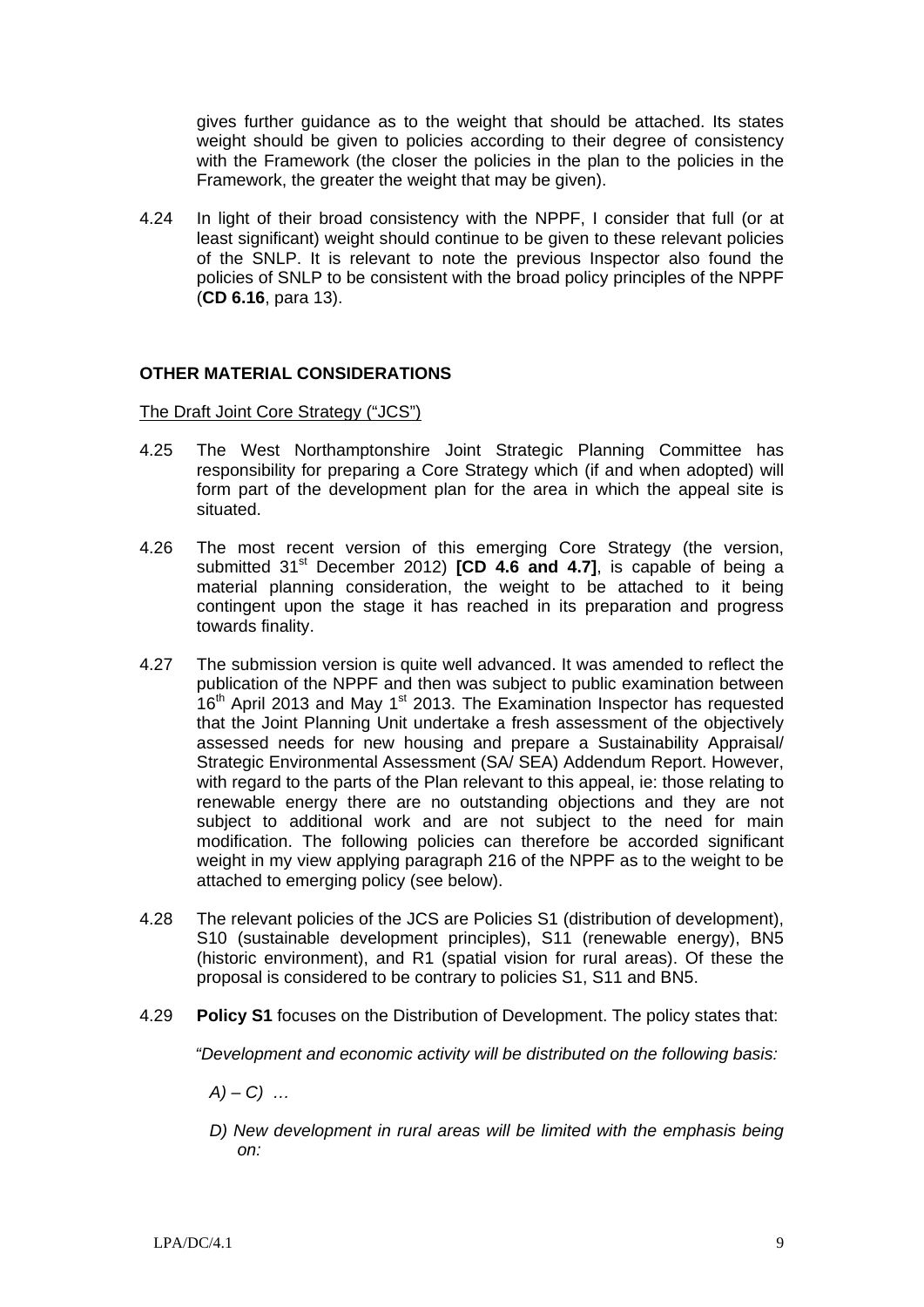- *Enhancing and maintaining the distinctive character and vitality of rural communities;*
- *…*
- *…*
- *Respecting the quality of tranquillity."*
- *4.30* **Policy S10** outlines Sustainable Development Principles. The Policy states that *"Development will:* 
	- *Achieve the highest standards of sustainable design incorporating safety and security considerations and a strong sense of place;*
	- *…*
	- *…*
	- *Protect, conserve and enhance the natural and built environment and heritage assets;*
	- *Promote the creation of green infrastructure networks, enhance biodiversity and reduce the fragmentation of habitats, and;*
	- *Minimise pollution from noise, air and run off.*
- 4.31 **Policy S11** specifically relates to Low Carbon and Renewable Energy. This policy states that:

*Major development and sustainable urban extensions should contribute to reductions in carbon emissions and adapt to the effects of climate change through the sustainable development principles (policy S10), so as to minimise energy using sustainable design and construction, maximise energy efficiency and the provision of low carbon and renewable energy, including where feasible and appropriate, provision of decentralised energy.* 

*Proposals should be sensitively located and designed to minimise potential adverse impacts on people, the natural environment, biodiversity, historic assets and should mitigate pollution. In addition, the location of wind energy proposals should have no significant adverse impact on amenity, landscape character and access and provide for the removal of the facilities and reinstatement at the end of operations*.

*…"* [emphasis added]

#### 4.32 **Policy BN5** relates to the Historic Environment. It states that:

*"Designated and non-designated heritages assets and their setting will be conserved and enhanced in recognition of their individual and cumulative significance and contribution to West Northamptonshire's local distinctiveness and sense of place.* 

*…* 

*In order to secure and enhance the significance of the area's heritage assets and their settings, development in areas of known historic or heritage significance will be required to:*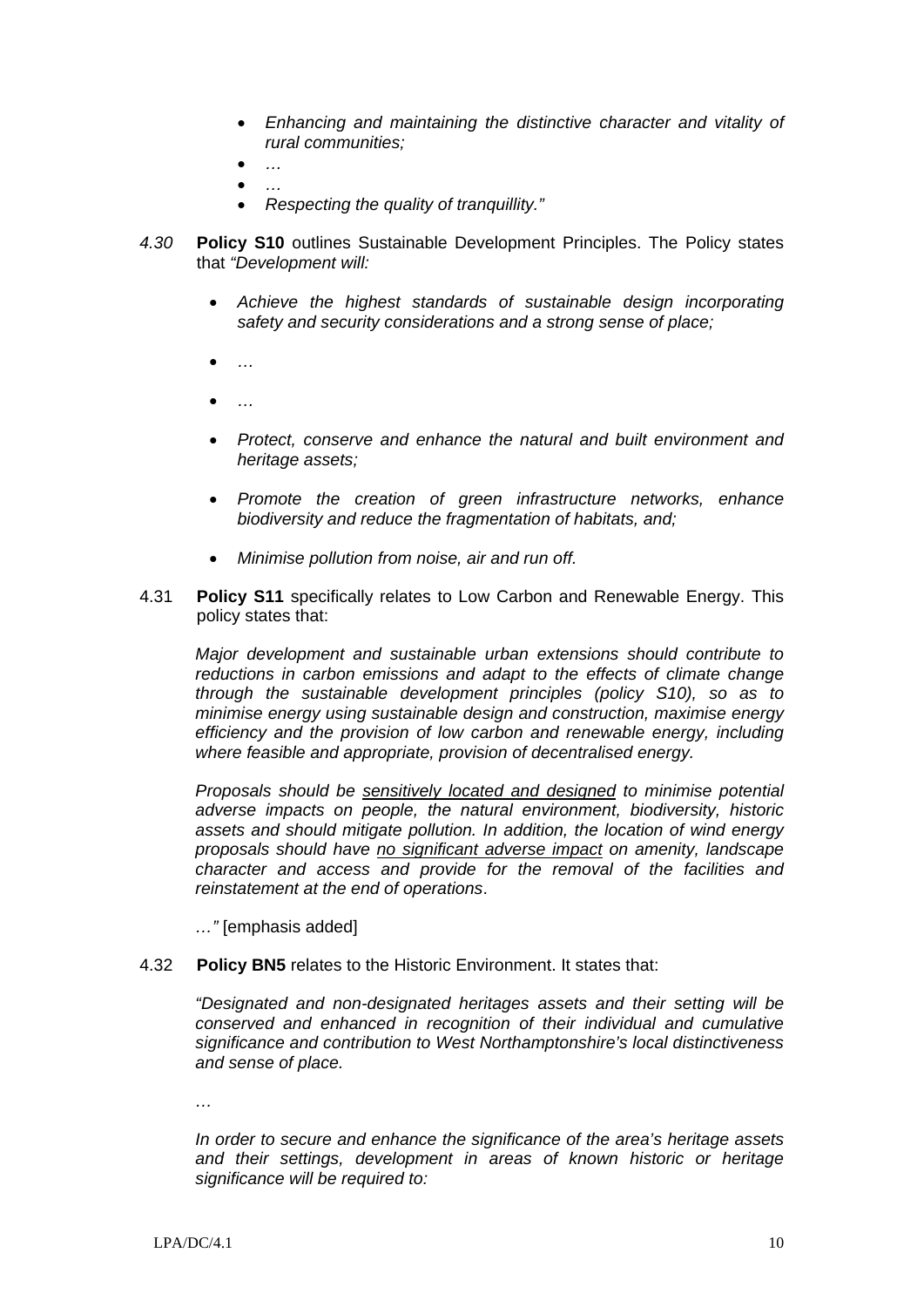- *a. sustain and enhance the features which contribute to the character of the area including:* 
	- *i. conservation areas;*
	- *ii. significant historic landscapes, including historic parkland, battlefields and ridge and furrow;*
	- *iii. the skyline and setting of towns and villages;*
	- *iv. sites of known potential heritage or historic significance*
	- *v. locally and nationally important buildings, structure and monuments*
- *b. demonstrate an appreciation and understanding of the impact of development on surrounding heritage assets and their setting in order to minimise harm to these assets; …"*
- 4.33 In summary, these policies seek to protect the character of rural areas from intrusive developments, as well as preserving historic and natural landscapes and amenity. The policies emphasise that, while the Council is generally supportive of renewable energy developments, the support has to be qualified and balanced against other considerations
- 4.34 Paragraph 216 of the NPPF provides guidance as to the weight that may be given to relevant policies in emerging plans. It clarifies that weight depends:
	- The stage of preparation of the emerging plan (the more advanced the preparation, the greater the weight that may be given);
	- The extent to which there are unresolved objections to relevant policies (the less significant the unresolved objections, the greater the weight that may be given), and;
	- The degree of consistency of the relevant policies in the emerging plan to the policies in the Framework (the closer the policies in the emerging plan, the greater the weight that may be given).
- 4.35 As explained above, in this instance I believe the relevant policies in the emerging Joint Core Strategy can be given significant weight because the plan is at an advanced stage of preparation, there are no significant objections relating specifically to the policies relevant to this appeal, and the emerging policies are all fully consistent with the NPPF.

# National Planning Policy Framework (the "NPPF")

- 4.36 March 2012 the Government published the new National Planning Policy Framework (**"the NPPF"**) **[CD 2.1]** to replace the vast majority of the preceding suite of national planning policy statements and guidance notes (PPSs and PPGs, plus their companion guides). However, the companion guide for PPS22 was retained and did remain extant until it was recently cancelled and replaced by the new Planning Practice Guidance for Renewable and Low Carbon Energy in July 2013 (discussed in more detail below).
- 4.37 In considering the new NPPF it is noted that at its heart is *"a presumption in favour of sustainable development"* (para 14). 'Sustainable Development' is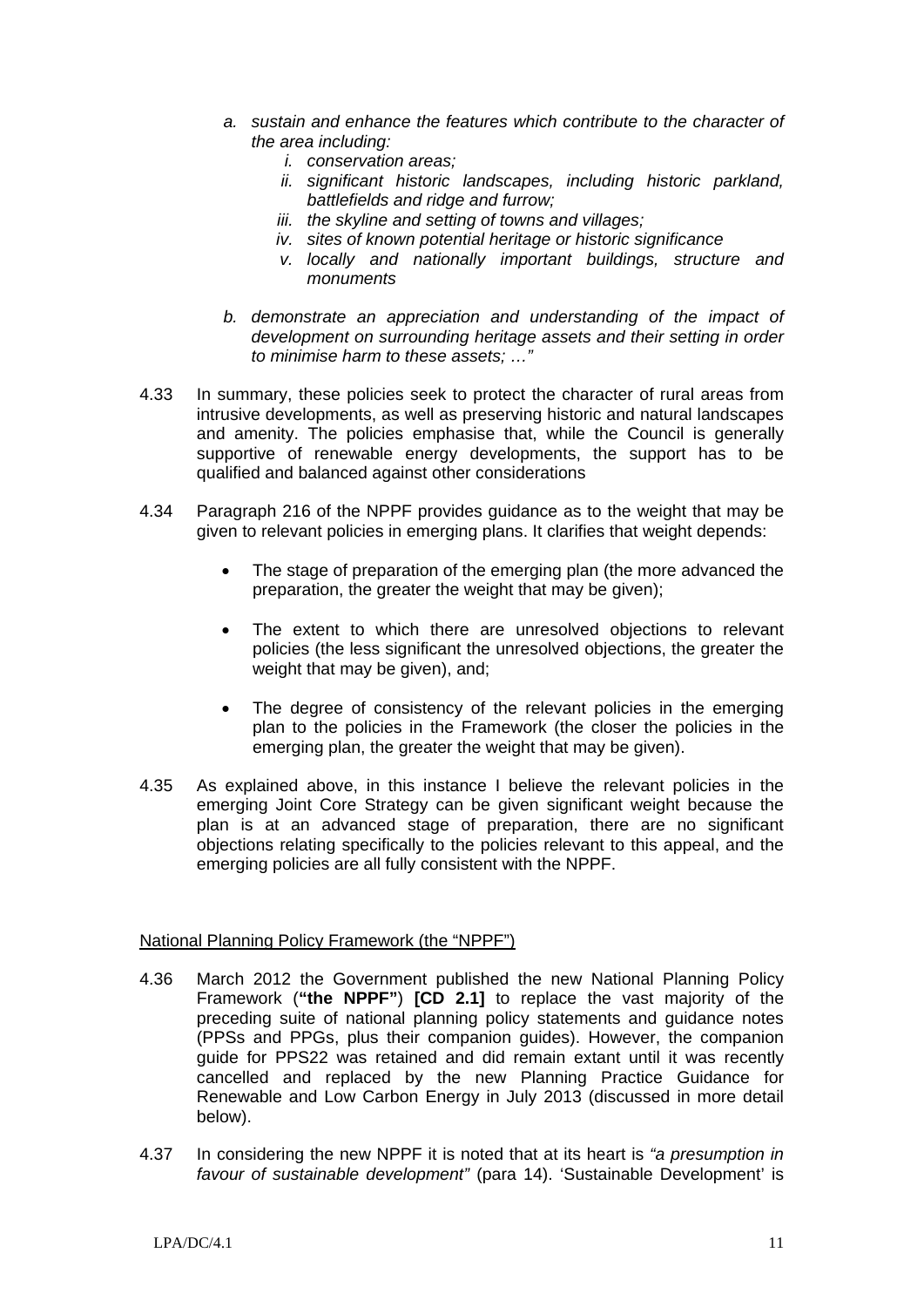defined in paragraph 7 of the NPPF as having three key dimensions: an economic role, a social role and an environmental role.

- 4.38 With regard to its social role  $(2^{nd}$  bullet), the planning system is suppose to support *"strong, vibrant and healthy communities …* [by] *creating accessible local services that…support* [their] *health, social and cultural well-being".* The harm which the appeal proposal would cause to the landscape, historic environment and public rights of way network would only have an adverse effect in this regard. Consequently, the proposal is not 'socially sustainable'.
- 4.39 With regard to its environmental role, the planning system's role is to *"contribute to protecting and enhancing our natural, built and historic environment, and as part of this, helping to improve biodiversity...*" (3<sup>rd</sup> bullet). As explained elsewhere in my proof, and by the Council's other witnesses, the proposed development would be incongruous in its setting and would have negative visual impact on the surrounding open countryside and historic environment to the extent that this would outweigh the wider benefits of providing renewable energy. In that sense, the proposal is not 'environmentally sustainable'.
- 4.40 It is significant that paragraph 8 of the NPPF stresses that *"These roles* [economic, social, and environmental] *should not be undertaken in isolation, because they are mutually dependent… Therefore, to achieve sustainable development, economic, social and environmental gains should be sought jointly and simultaneously through the planning system."* It is reasonable to interpret that all three 'limbs' of sustainability should be equally applicable as one another and that development can only be considered to be sustainable where all three are satisfied. In other words, regardless of however 'economically sustainable' the proposal may be, it cannot be *sustainable* if it fails in either its social and/or environmental role(s).
- 4.41 Application of the presumption in paragraph 14 of the NPPF requires assessment against the policies in the Framework '*taken as a whole*'. This echoes the wording in paragraph 6 of the NPPF, which explains the Government's view as to what sustainable development means in practice: *"The policies in paragraphs 18 to 219, taken as a whole, constitute the Government's view of what sustainable development in England means in practice for the planning system"* [emphasis added].
- 4.42 With regard to decision taking paragraph 14 goes on to explain that this means:
	- Approving development proposals that accord with the development plan without delay;

As I explain below, the appeal proposal does not accord with the development plan

And

- Where the development plan is absent, silent or relevant policies are out of date, grant permission unless:
	- Any adverse impacts of doing so would significantly and demonstrably outweigh the benefits, when assessed against the policies in this Framework taken as a whole;
	- Or
	- Specific policies in this Framework indicate development should be restricted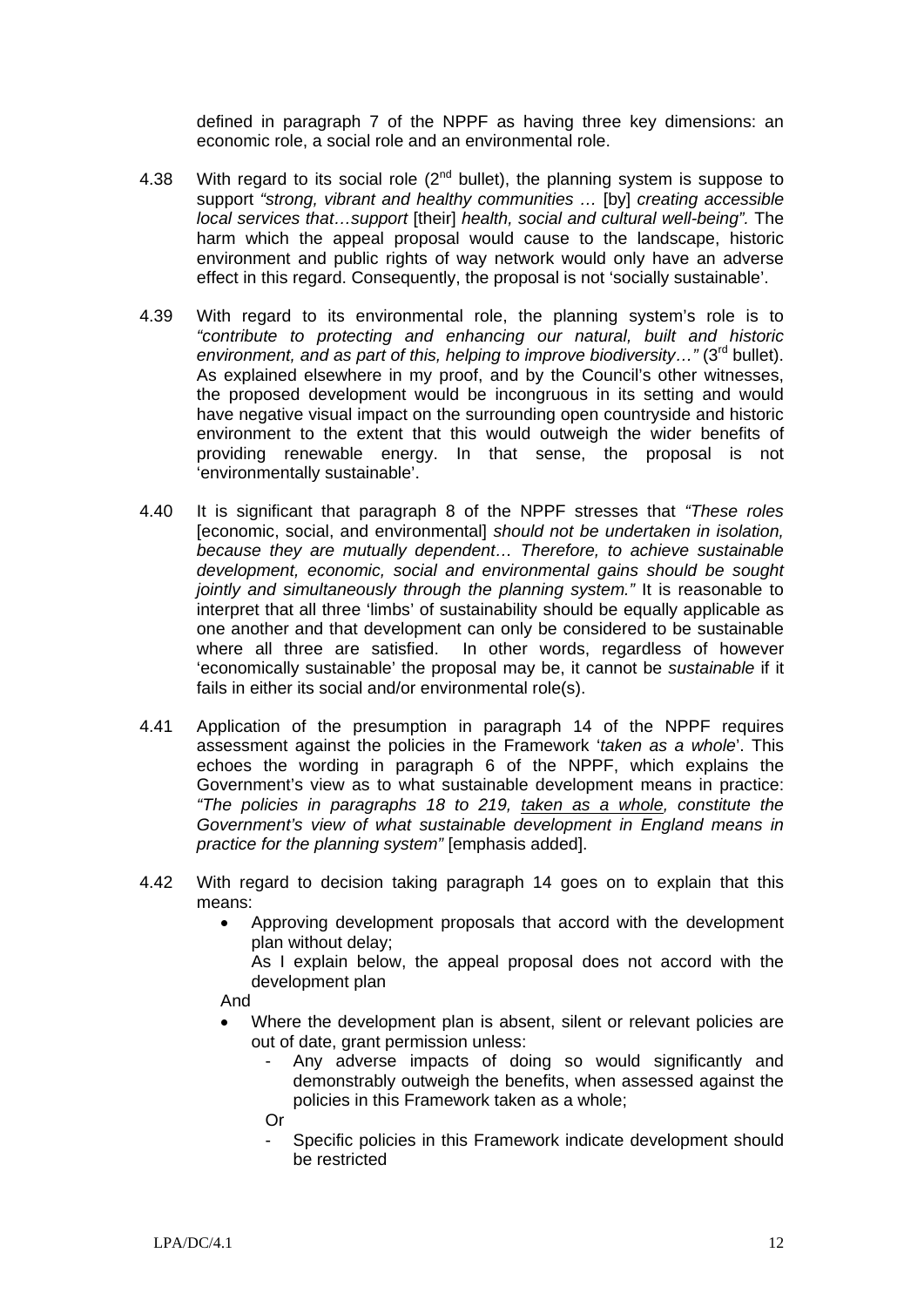- 4.43 On the second bulletpoint, the Development Plan is not absent because the saved policies of the SNLP remain in place. The SNLP does not have any policies that specifically refer to renewable energy. However, it does have policies considering all relevant land-use impacts to allow the proper assessment of a wind energy proposal (for example, visual impact, residential amenity, cultural heritage). Therefore, it cannot be considered silent. The relevant policies of the SNLP, although 'of an age', also are not out-of-date because their wording is of general application and can often be applied to any type of development.
- 4.44 In light of the above the most that can be said is that the Development Plan is partially silent on the matters relating to this appeal. Equally, the statutory test for decision making in section 38(6) of the PCPA 2004 does give primacy to the Development Plan and I do not consider that just because a Development Plan is partially silent in one respect it should therefore be cast aside in favour of the NPPF.
- 4.45 With specific regard to the Core Principles of the NPPF (para 17) it is acknowledged that planning should support the transition to a low carbon future and the use of renewable resources. However, there are 12 core principles in total, of which none are given any greater status or prominence over any other. In addition to supporting a low carbon future and renewables its is also required that planning should (amongst other things):
	- Always seek to secure a high quality of design and a good standard of amenity for all existing and future occupants of land and buildings;
	- Recognise the intrinsic character and beauty of the countryside
	- Contribute to *conserving and enhancing* the natural environment [emphasis added]
	- Conserve heritage assets in a manner appropriate to their significance
	- Actively manage patterns of growth to make fullest possible use of public transport, walking and cycling [emphasis added]
- 4.46 Clearly a balance needs to be struck in each case, depending on the context and the level of conflict between the core aims.

# Section 10 - Meeting the challenge of climate change, flooding and coastal change

- 4.47 It is acknowledged that planning plays a key role in helping and supporting the delivery of renewable and low carbon energy (para 93). It is also accepted (para 97) that to help increase the use and supply of renewable energy, LPAs should recognise the responsibility on all communities to contribute towards energy generation from renewable sources by (amongst other things):
	- Having a positive strategy to promote energy from renewable sources
	- Design policies to maximise renewable energy development, while ensuring that adverse impacts are addressed satisfactorily. [emphasis added]
- 4.48 However, this is expressly qualified in paragraph 98 (bulletpoint 2) where it states that any individual application/proposal for renewable energy development should only be approved *"if its impacts are (or can be made) acceptable".* Consequently, as with PPS22 before it, the NPPF by no means gives blanket approval for all renewable energy developments.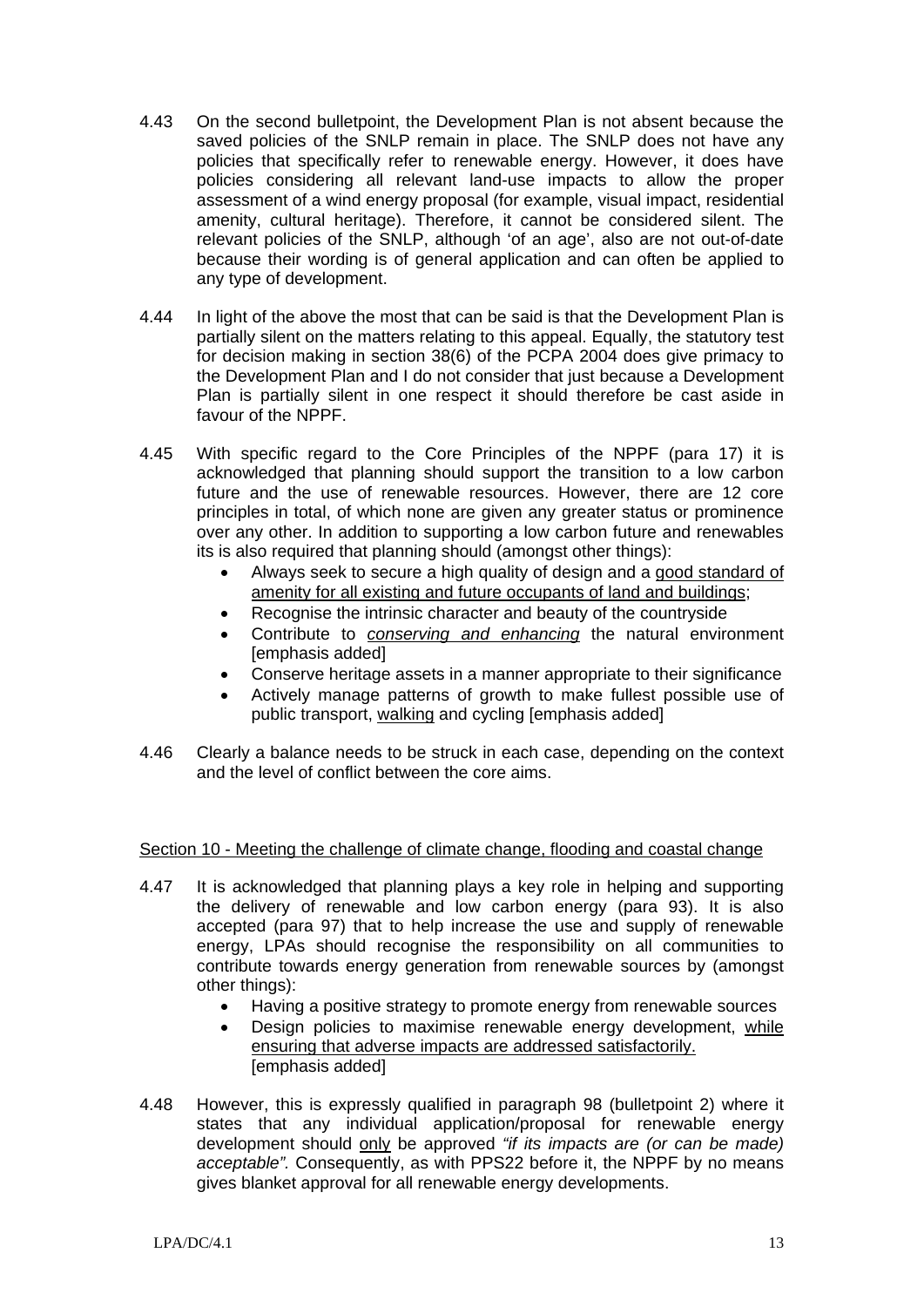- 4.49 Consequently, whilst the provision of renewable energy is a clear national priority, each site and proposal must be assessed on its own merits and, given the qualifications, there are clearly expected to be instances where development is not appropriate or acceptable.
- 4.50 In any event, the Development Plan applicable to the appeal site *is* considered to represent a positive strategy towards promoting energy from renewable sources. The SNLP has nothing which in any way expressly relates to or obstructs renewables. The SNLP is in turn 'backed up' by the Council's adopted Supplementary Planning Document (SPD) entitled 'Wind Turbines in the Open Countryside' (adopted December 2010).
- 4.51 With regard to paragraph 97, it should be noted that while all communities have a responsibility to contribute, the appropriate level (or type) of contribution by each individual community does not have to be the same or to the same extent. Indeed, there is no requirement for every community to have to meet a certain level of provision and, in some instances, certain types of contribution (or even any contribution at all) will not be appropriate given the impacts.
- 4.52 Interestingly, there is no repeat in the NPPF of key principle (iv) from PPS22, which stated that *"the wider environmental and economic benefits of all proposals for renewable energy project, whatever their scale, are materials considerations that should be given significant weight* [emphasis added] *in determining whether proposals should be granted planning permission".* This specific and deliberate reference could have been interpreted previously as elevating the wider environmental and economic benefits of renewable energy proposals above other material considerations. The NPPF, however, does not give any specific mention or indication as to the amount of any special weight to be given to the wider environmental and economic benefits renewable energy proposals, as opposed to any other planning consideration (such as visual impact or impact upon heritage assets).

# Section 11 – Conserving and enhancing the natural environment

- 4.53 Paragraph 109 advises that the planning system *"should contribute to and enhance the natural and local environment by [amongst other things] protecting and enhancing valued landscapes"* (bullet 1).
- 4.54 Paragraph 123 (bullet 4) adds: *"Planning policies and decisions should aim*  to... identify and protect areas of tranquillity which have remained relatively *undisturbed by noise and are prized for their recreational and amenity value for this reason"*.
- 4.55 When applying the adopted NPPF, it is therefore necessary to place considerable weight on the negative impacts that the proposed development would have on its setting.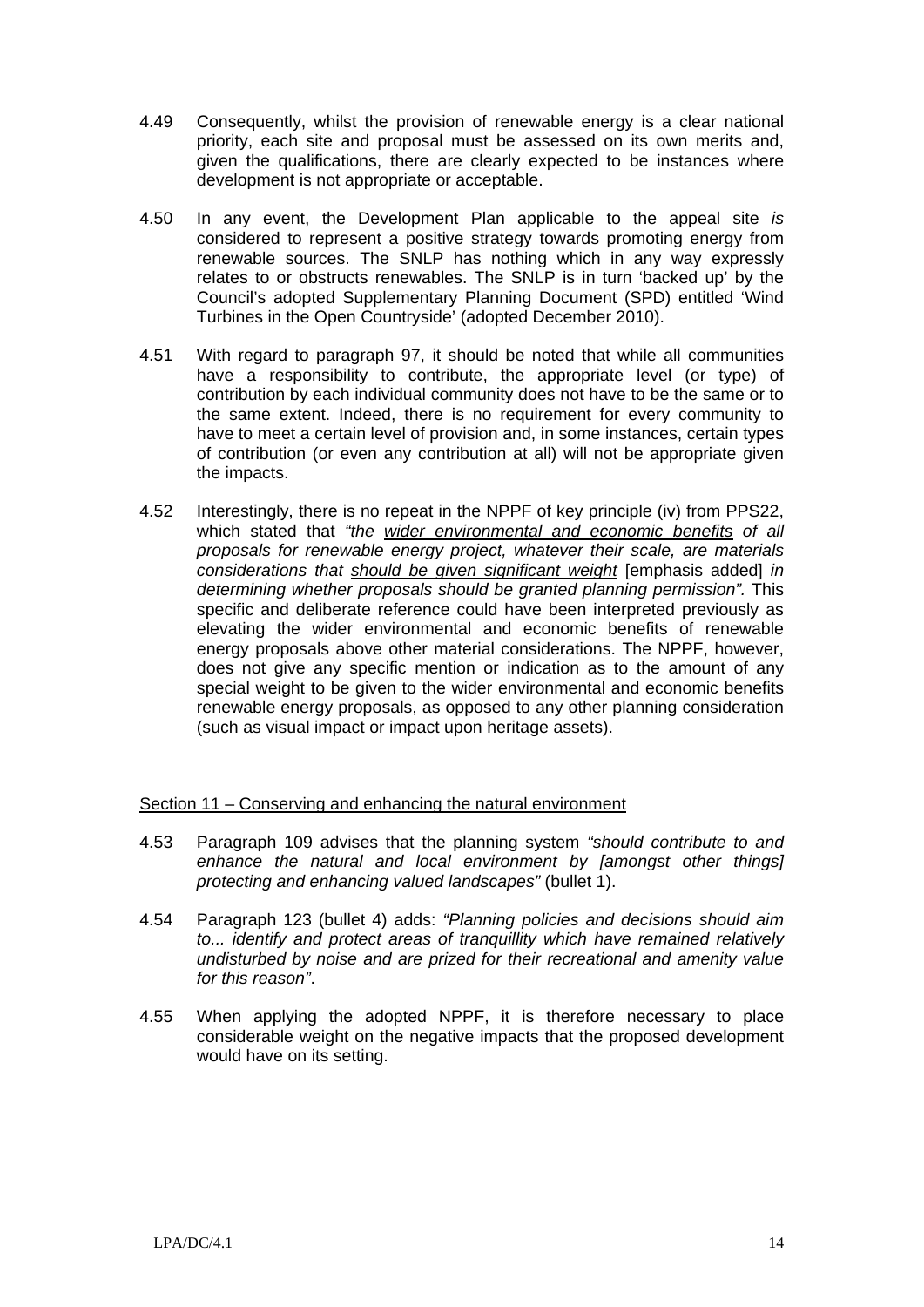#### Section 12 – Conserving and enhancing the historic environment

- 4.56 Paragraph 126 requires LPAs to *"set out a positive strategy for the conservation and enjoyment of the historic environment"*, recognising that *"heritage assets are an irreplaceable resource".*
- 4.57 The NPPF advises that in developing a strategy and determining planning applications, LPAs should take account of *the wider social, cultural, economic and environmental benefits that conservation of the historic environment can bring".* Obviously, in this instance these benefits have to be weighed against the wider benefits of renewable energy developments.
- 4.58 It goes on to say that LPAs should also account for *"the desirability of new development making a positive contribution to local character and distinctiveness"* (para 126 bullet 3; and para 131 final bullet). The fact that this same point is made twice can only emphasise its importance. It is considered that the appeal proposal in this instance would have a significant negative impact on local character and distinctiveness, by causing harm to the setting of a number of heritage assets.
- 4.59 It goes on to say that *"when considering the impact of a proposal development on the significance of a designated heritage asset, great weight should be given to the asset's conservation* [and] *…Any harm or loss should require clear and convincing justification"* (para 132). As pointed out in paragraph 4.43 above, it is interesting to note that the NPPF specifically mentions the need to apply 'great weight' to historic conservation, but does not do so for the wider benefits of renewable energy (as PPS22 did previously).
- 4.60 Where a proposal will cause less than substantial harm to the significance of a designated asset (as the appeal proposal would do) paragraph 134 outlines that the harm *"should be weighed against the public benefits of the proposal".*  In this instance, however, given the cumulative harm to the historic environment, the landscape and visual impacts and the impacts to the PROW network, the harm caused will outweigh the public benefits.

#### Decision Taking

- 4.61 Paragraph 196 reiterates that planning law (Section 38 of the PCPA 2004) requires that applications for planning permission must be determined in accordance with the development plan, unless material considerations indicate otherwise and that the NPPF constitutes a material consideration in this regard.
- 4.62 Paragraph 197 repeats paragraph 14, that LPAs should apply the presumption in favour of sustainable development. However, as discussed above, 'sustainability' can mean many different (and sometimes conflicting) things on many different levels.
- 4.63 The NPPF provides advice in Annex 1 on the weight to be attached to Development Plan policy and emerging policy. This has been analysed and taken into account above.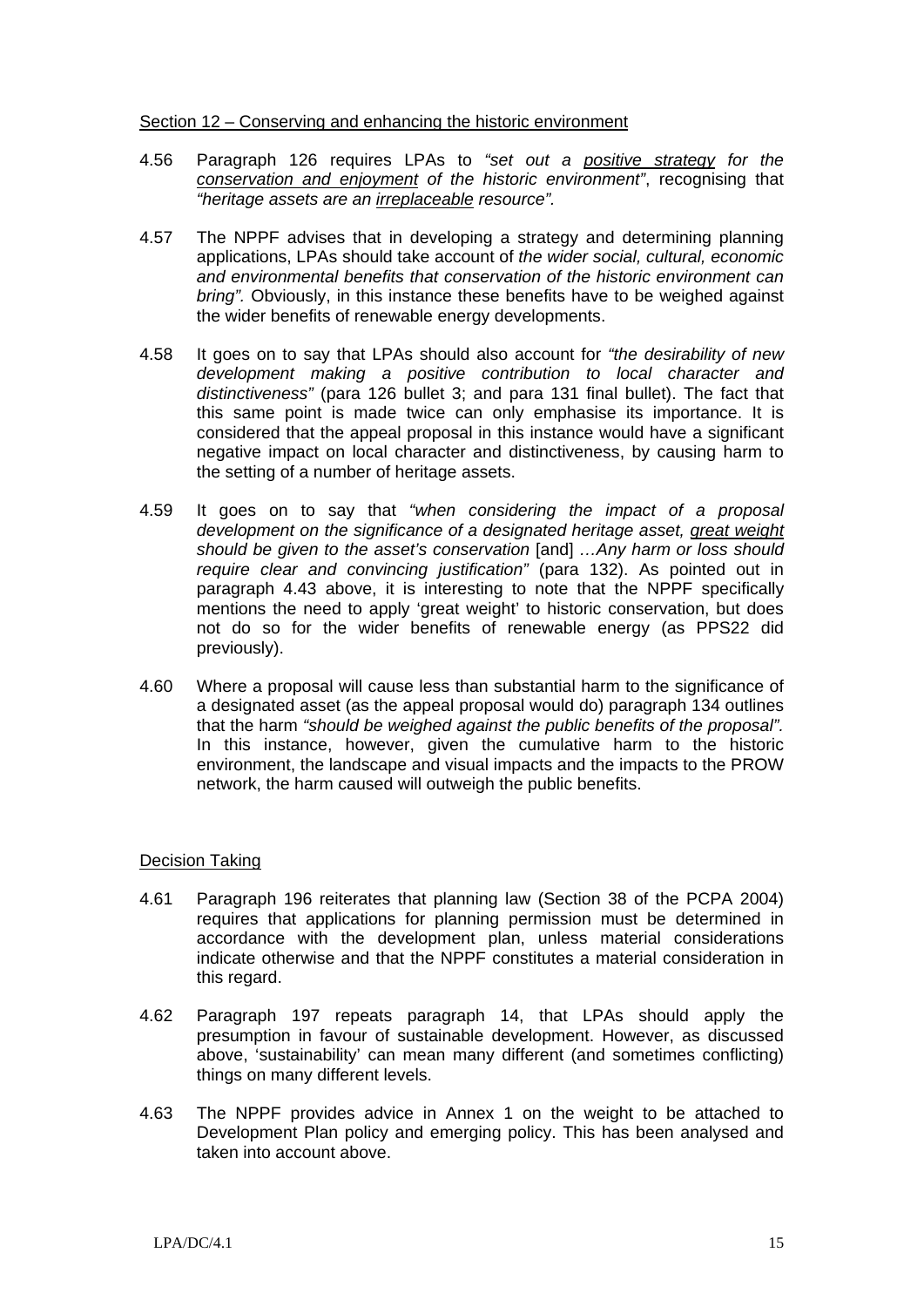#### Conclusions on the NPPF

- 4.64 In summary, the NPPF gives no elevated status to climate change and renewable energy provision over and above other planning considerations. Climate change and renewable energy provision are recognisably a core principle of the NPPF, but they are only one of twelve such principles, with equal priority given to the other eleven, which include (amongst other things):
	- Always seek to secure a high quality of design and a good standard of amenity for all existing and future occupants of land and buildings;
	- Recognise the intrinsic character and beauty of the countryside
	- Contribute to *conserving and enhancing* the natural environment
	- Conserve heritage assets in a manner appropriate to their significance
	- Actively manage patterns of growth to make fullest possible use of public transport, walking and cycling

[emphasis added]

## Supplementary Planning Documents ("SPDs")

- 4.65 Given the age of the SNLP (adopted 1997) and its lack of any policies specifically relating to renewable energy generation, the Council has consulted on and adopted a Supplementary Planning Document (SPD) entitled 'Wind Turbines in the Open Countryside' (adopted December 2010). This is document **[CD 4.1].**
- 4.66 This guide applies solely to wind energy schemes of less than 50MW and sets out the generally positive approach that the Council will take in supporting initiatives to promote renewable energy generally.
- 4.67 Paragraph 4.4 outlines that responding to the threat of climate change [through the 'South Northamptonshire Climate Change Strategy'] meets with the Council's priority to *"preserve what is special about the District so that it can be enjoyed by future generations".*
- 4.68 More recently, the Council has adopted another SPD entitled 'Low Carbon and Renewable Energy' (adopted July 2013). This document focuses on other renewable technologies and on improving energy efficiency in construction, etc. The document acknowledges that the principal technologies likely to be applicable in the district are wind turbines and biomass. In line with the NPPF, the document has been written to assist applicants in making successful applications for renewable energy schemes and gives guidance on the types of issues that will usually need to be assessed.
- 4.69 Both these documents are a material consideration of some weight, but are not part of the Development Plan.

#### National energy policy

4.70 I acknowledge and have familiarised myself with the national energy policies set out in the Statement of Common Ground (SoCG - Appendix 2). I fully appreciate that, in broad terms, these policies encourage and promote renewable energy development. However, it should be noted that the policies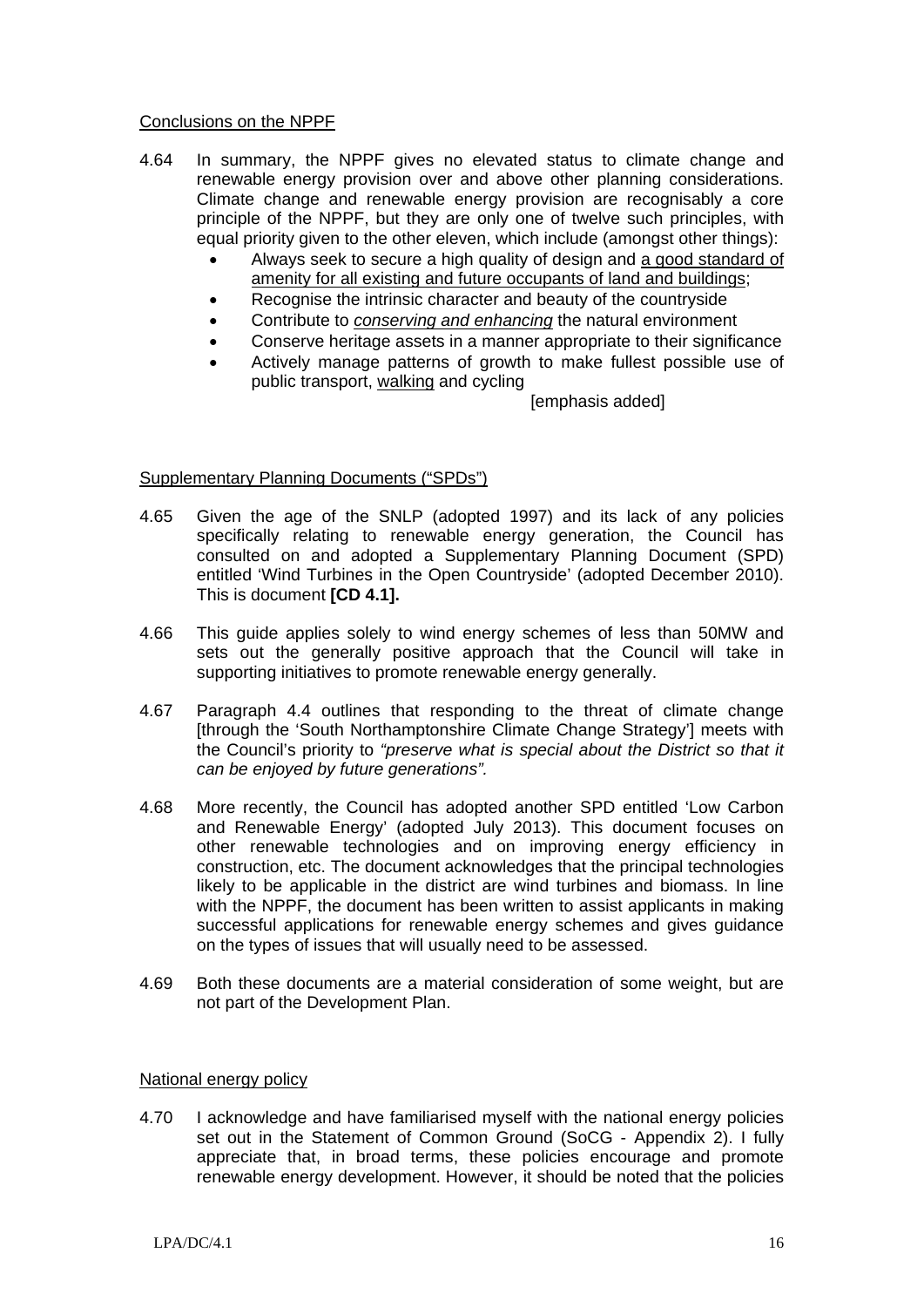listed in Appendix 2 of the SoCG are not expressly land use planning policies. They focus only on the narrow issues of climate change and energy production. They do not, nor do they need to, consider all other material planning considerations.

- 4.71 National Energy Policy does not constitute part of the Development Plan in a planning sense. The documents comprising the energy policy represent '*other material considerations'* to which some weight must clearly be attached. However, in the first instance primacy must continue to be given to the Development Plan (i.e. the SNLP). When determining any planning application or appeal there is always a responsibility to balance all material considerations against one another, many of which will often be in conflict.
- 4.72 The third bullet in para 97 of the NPPF (via footnote 17) advises that, when determining planning applications, LPAs should follow the approach for assessing likely impacts as set out in EN-1 an EN-3. It should be noted, however, that both these documents were expressly targeted at large, strategic scale renewable energy developments over 50MW. Therefore, the appropriateness of their direct application to smaller schemes must be considered. It is perhaps for this reason that the footnote directs LPAs to follow the 'approach' of those documents, rather than the detail of their content. In planning policy terms it is also interesting to note that reference to EN-1 and EN-3 is only via a footnote in the NPPF, and that the Government did not take the opportunity to incorporate this requirement into the main text.
- 4.73 **Overarching National Policy Statement for Energy (EN-1)** sets out the role of large scale renewable energy generation in meeting the national commitment (from the 2009 Renewable Energy Strategy) for sourcing 15% of total energy from renewable sources by 2020.
- 4.74 Section 4 of EN-1 deals with assessment principles. Amongst other things, EN-1 mentions the need for applicants to demonstrate good design in terms of siting relative to existing landscape character, landform and vegetation (para 4.5.3). Generic impacts common to many energy developments are considered in Section 5. For example, the desirability of sustaining and, where appropriate, enhancing the significance of heritage assets and the contribution of their settings (para 5.8.13); minimising harm to the landscape having regard to siting, operational and other relevant constraints (para 5.9.8); and mitigating noise (para 5.11.4).
- 4.75 Paragraph 5.9.18 of EN-1 states that all proposed energy infrastructure is likely to have visual effects for many receptors around proposed sites. In assessing whether the visual effects on sensitive receptors, such as local residents, and other receptors such as visitors to the local area, outweigh the benefits of the project (para 5.9.18), applicants are encouraged to draw attention to schemes they may be aware of that have a similar magnitude of impact on sensitive receptors. This may assist the decision-maker in judging the weight it should give to the assessed visual impacts of the proposed development (para 5.9.19). Adverse landscape and visual effects may be minimised through appropriate siting of infrastructure, design, and landscaping schemes (para 5.9.22). Depending on local topography and areas of population, EN-1 suggests off-site landscaping may be appropriate to mitigate impact when viewed from a more distant vista (para 5.9.23)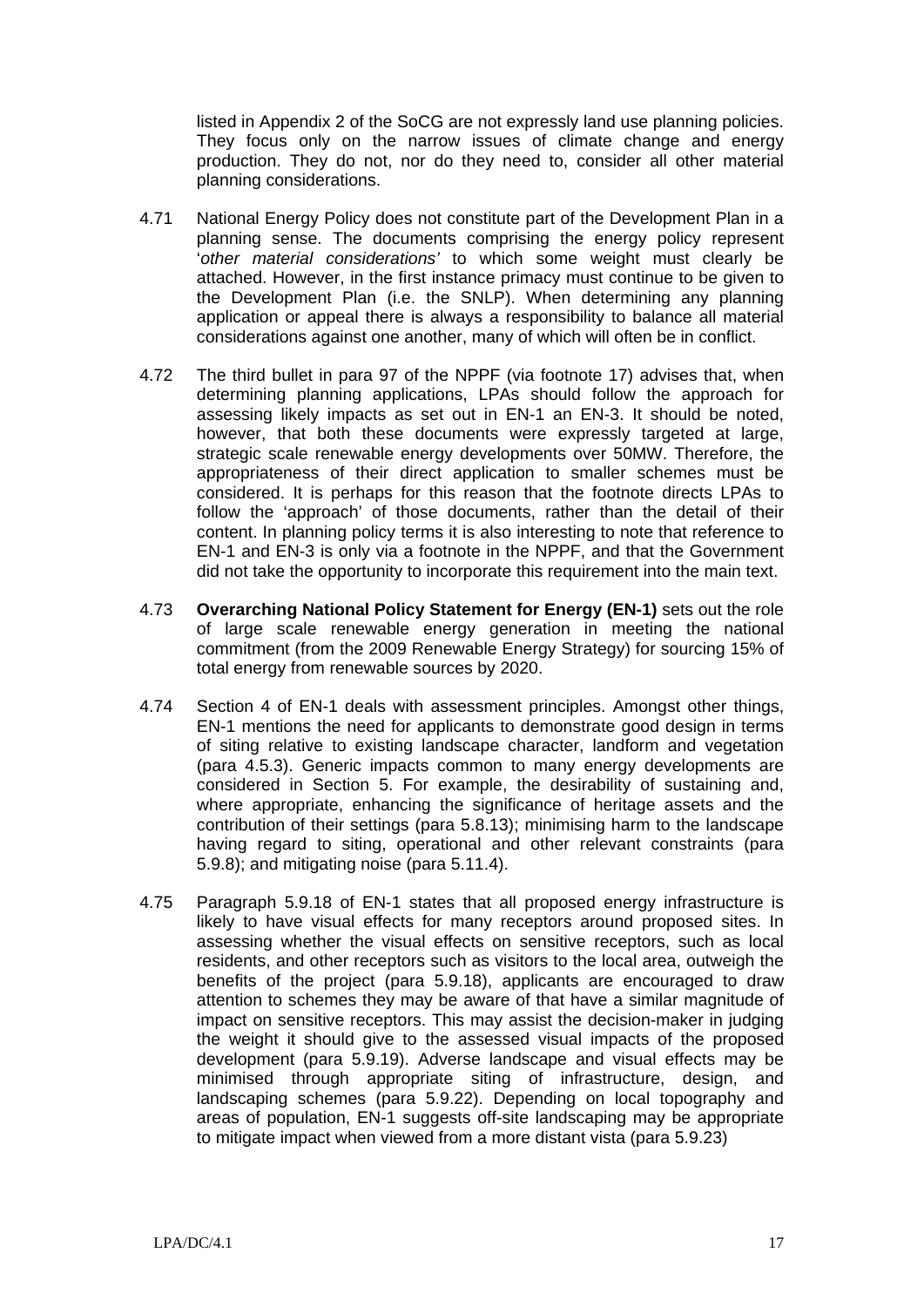- 4.76 Section 2.7 of the **National Policy Statement for Renewable Energy Infrastructure (EN-3)** (2011) concerns on-shore wind-farms and the assessment principles amplify those set out in EN-1. Paragraph 2.4.2 states that proposals should demonstrate good design in respect of landscape and visual amenity.
- 4.77 EN-3 advises that appropriate distances should be maintained between wind turbines and sensitive receptors to protect amenity (para 2.7.6). It advises that the arrangement of wind turbines should be carefully designed within a site to minimise effects on the landscape and visual amenity, while meeting technical and operational siting requirements and other constraints (para 2.7.49). It refers to the fact that a number of existing operating wind-farms are sited close to residential dwellings, and that any evidence on the experience of similar scale turbines at similar distances to residential properties should be considered (para 2.7.50). In terms of mitigation, EN-3 advises that it is unlikely that the number or scale of wind turbines can be changed without significantly affecting the output of the wind farm. Therefore mitigation in the form of reduction in scale may not be feasible (para 2.7.51).
- 4.78 In my view these policies should not be read as a substitute for the advice contained in the NPPF and whilst their approach should be followed as a material consideration, it should always be borne in mind that their focus is at a much larger, nationally strategic level. The approach in these documents should also be considered against the more recent Planning Practice Guidance for Renewable and Low Carbon Energy (July 2013) which is considered below.
- 4.79 Policy guidance relating to energy development is also contained within the UK Renewable Energy Strategy 2009, the 2007 Energy White Paper (and 2008 Act), the Low Carbon Transition Plan 2009 and the UK Renewable Energy Roadmap (2011) and update (2012).
- 4.80 The Energy White Papers of 2003 and 2007, together with the Energy Review of 2006, contained the UK targets for electricity generation from renewable sources, namely 10% by 2010 and 20% by 2020. The UK Renewable Energy Strategy 2009 set out a path for meeting a legally-binding target to ensure 15% of energy comes from renewable sources by 2020. In relation to planning, the UK Renewable Energy Strategy 2009 emphasised that renewable energy development must be in appropriate places with continuing protection for the environment and natural heritage, whilst responding to the legitimate concerns of local communities (Executive Summary para 3.6 (1)).

# The UK Renewable Energy Roadmap

- 4.81 **The Renewable Energy Roadmap 2011** confirmed there was a healthy pipeline of renewable electricity developments, but because there was uncertainty as to whether all projects will go ahead, there was an urgent need, as set out in EN-1, for new large scale renewable energy projects to come forward to ensure the 2020 targets are met (para 2.21).
- 4.82 **The UK Renewable Energy Roadmap Update 2012** published by the Government at the end of December 2012, states that there was a healthy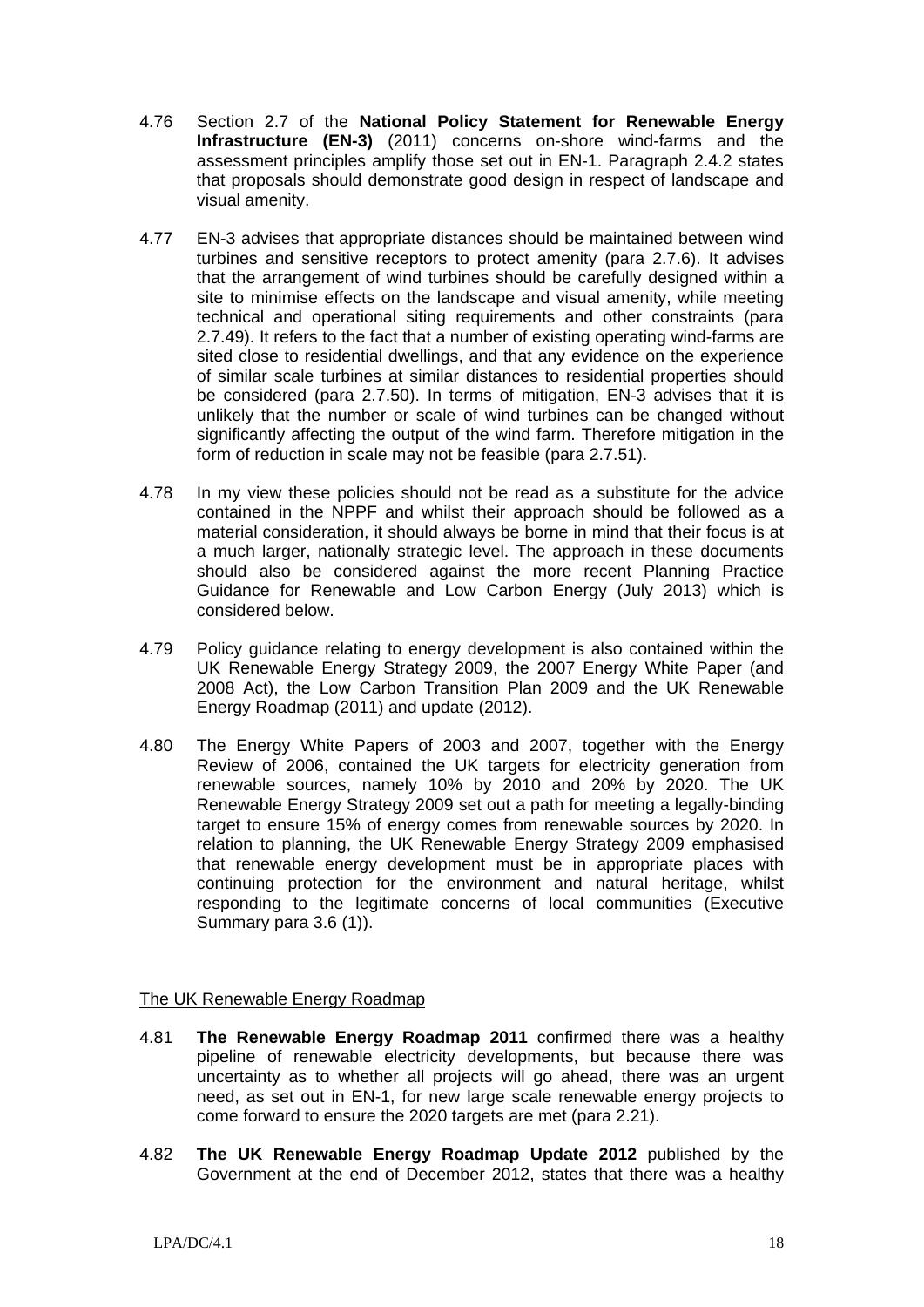pipeline of onshore wind projects in the formal planning system as at June 2012 (para 2.31). A total of over 11GW of on-shore wind capacity had either been built (5.3GW), or was under construction or consented (6.1GW) (para 2.10). A further 7GW was in the planning system (para 2.10). Whilst some of these could be lost at planning and construction stages (estimated to be at least 2.7GW based on past "attrition rates"), *"the pipeline is likely have the potential to provide the appropriate quantity of deployment to fulfil our ambition outlined last year"* (para 2.10) and *"is likely to represent the appropriate quantity of deployment to fulfil the central range in the 2011 Renewable Energy Roadmap for onshore wind development (about 10- 13GW capacity)"* (para 2.33). In fact, from these figures, it is clear that, as at June 2012, only a further 1.6GW out of the 7GW in the planning system would need to be consented to achieve 13GW capacity by 2020.

- 4.83 I also note that the Update also states that the majority of future deployment will take place in Scotland (para 2.31).
- 4.84 In the Ministerial Foreword to the Roadmap Update, the Government recognises that some communities are uneasy about the pace of development of on-shore wind. It says that Government is sensitive to those concerns, and wants to ensure communities have more say over developments and can benefit directly from nearby schemes. It says that changes put in place through the Localism agenda will enable more communities to have a bigger say in planning decisions and ensure that renewables projects are well sited.
- 4.85 The Roadmaps are energy policies, not land use planning policies. They are clearly a material considerations, and can be updated by reference to more recent figures (such as those regularly published on the website for the Department for the Environment and Climate Change.

#### Previous Inspectors' Decisions

4.86 I am aware of decisions made by Inspectors on appeals for similar wind energy development proposals elsewhere around the country and have taken this into account when composing my proof of evidence. I acknowledge that planning permission will have been granted in a significant proportion of appeals for wind energy developments. These decisions are material considerations. However, each and every proposal should be assessed on its own merits and the grant of permission elsewhere before does not automatically set a precedent in this instance. Importantly, those decisions should now be considered in light of the recent national planning policy guidance and the concerns raised as to how the balance had been struck previously.

#### Recent National planning policy guidance

4.87 On 6<sup>th</sup> June 2013 The Secretary of State for Communities and Local Government, Mr Eric Pickles MP, issued a Ministerial Statement entitled *'Local Planning and Onshore Wind'* which announced that new planning practice guidance will be published to assist local councils, and planning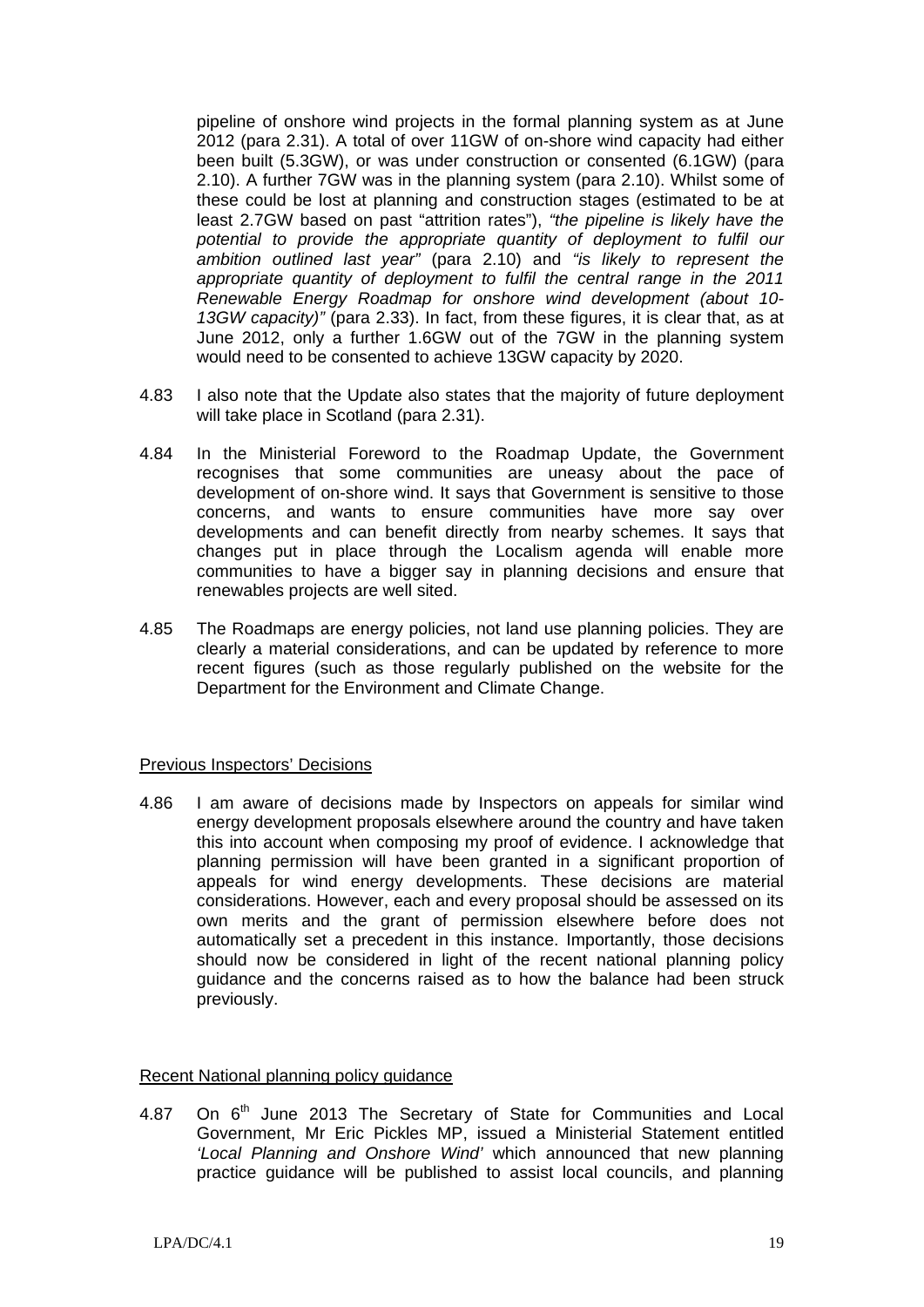inspectors in their consideration of local plans and individual planning applications as to how the planning balance should be weighed relating to wind energy developments. This move appears to be in light of an acknowledgement that *"current planning decisions on onshore wind are not always reflecting a locally-led planning system"* and that *"action is needed to deliver the balance expected by the National Planning Policy Framework on onshore wind. We need to ensure that protecting the local environment is properly considered alongside the broader issues of protecting the global environment."*

- 4.88 The associated official press notice (No. 13/057) (a joint press notice by the Department of Energy and Climate Change and the Department for Communities and Local Government) entitled *'Onshore wind: communities to have a greater say and increased benefits'* further frames the context by stating that *"Current planning decisions on onshore wind are not always*  reflecting a locally-led planning system. New planning guidance supporting *the planning framework from DCLG will make clear that the need for renewable energy does not automatically override environmental protections and the planning concerns of local communities. It will give greater weight to landscape and visual impact concerns"* [emphasis added]. The full press notice is contained in **APPENDIX 2**
- 4.89 The Ministerial Statement represents a material consideration in its own right and frames the context in which the subsequent guidance must be interpreted.
- 4.90 On 29<sup>th</sup> July 2013 the aforementioned guidance was issued with immediate effect. The document entitled **'Planning Practice Guidance for Renewable and Low Carbon Energy'** applies to developments of 50MW or less and is clarified as replacing the Companion Guide to PPS22, which is now cancelled.
- 4.91 In my view the document represents something of a 'levelling of the playing field' with regard to weighing up the considerations relating to renewable energy developments when compared to its predecessor. It is the most recent national planning policy document relating to renewable energy and onshore wind energy developments and indicates a general reining in of the 'direction of travel' in which policy had been evolving.
- 4.92 Whilst repeating the benefits and importance of renewable energy (and planning's central role in that) (para 3) the guidance makes it clear that the need for renewable or low carbon energy does not automatically override environmental protections and the planning concerns of local communities (para 5).
- 4.93 Paragraph 15 states that when considering planning applications it is important to be clear that (amongst other things):
	- The need for renewable or low carbon energy does not automatically override environmental protections;
	- Local topography is an important factor in assessing whether wind turbines could have a damaging effect on the landscape;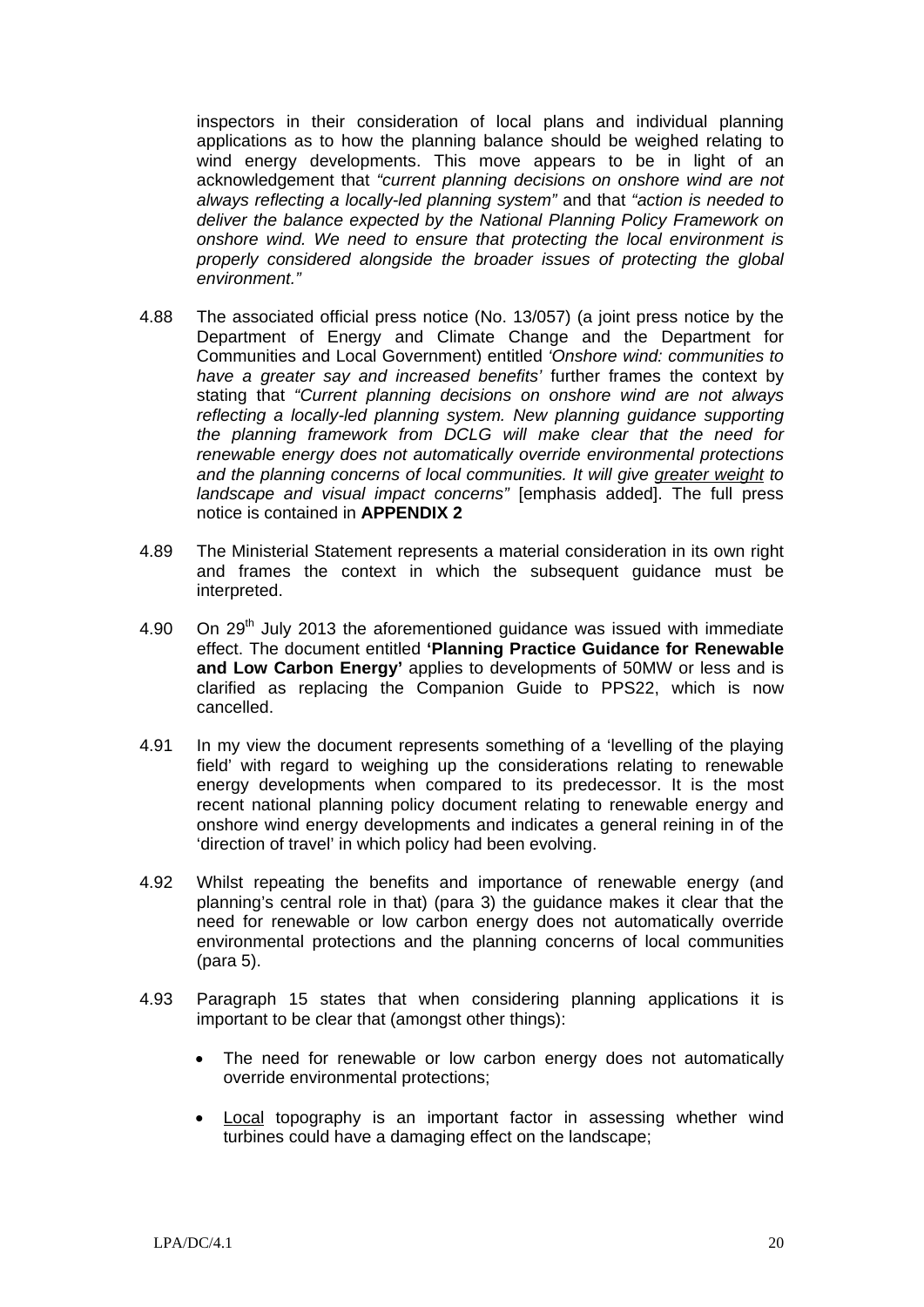- Great care should be taken to ensure heritage assets are conserved in a manner appropriate to their significance, including the impact of proposals on views important to their setting; and
- Protecting local amenity is an important consideration which should be given proper weight in planning decisions

## [emphasis added]

- 4.94 Interestingly it makes the point relating to local topography completely separately from the bullet point relating to protected landscapes such as National Parks and AONBs, thereby strongly indicating that landscape and visual impacts in areas without national designations can still be sufficient to justify a refusal of planning permission. This specific reference goes beyond, and gives further clarification to the NPPF.
- 4.95 Overall, the guidance confirms a gradual and subtle change in the direction of travel from Central Government, 'levelling of the playing field' when weighing up the competing benefits and harms associated with renewable energy proposals.
- 4.96 Because of its recent nature, the guidance is a material consideration that must be given considerable weight.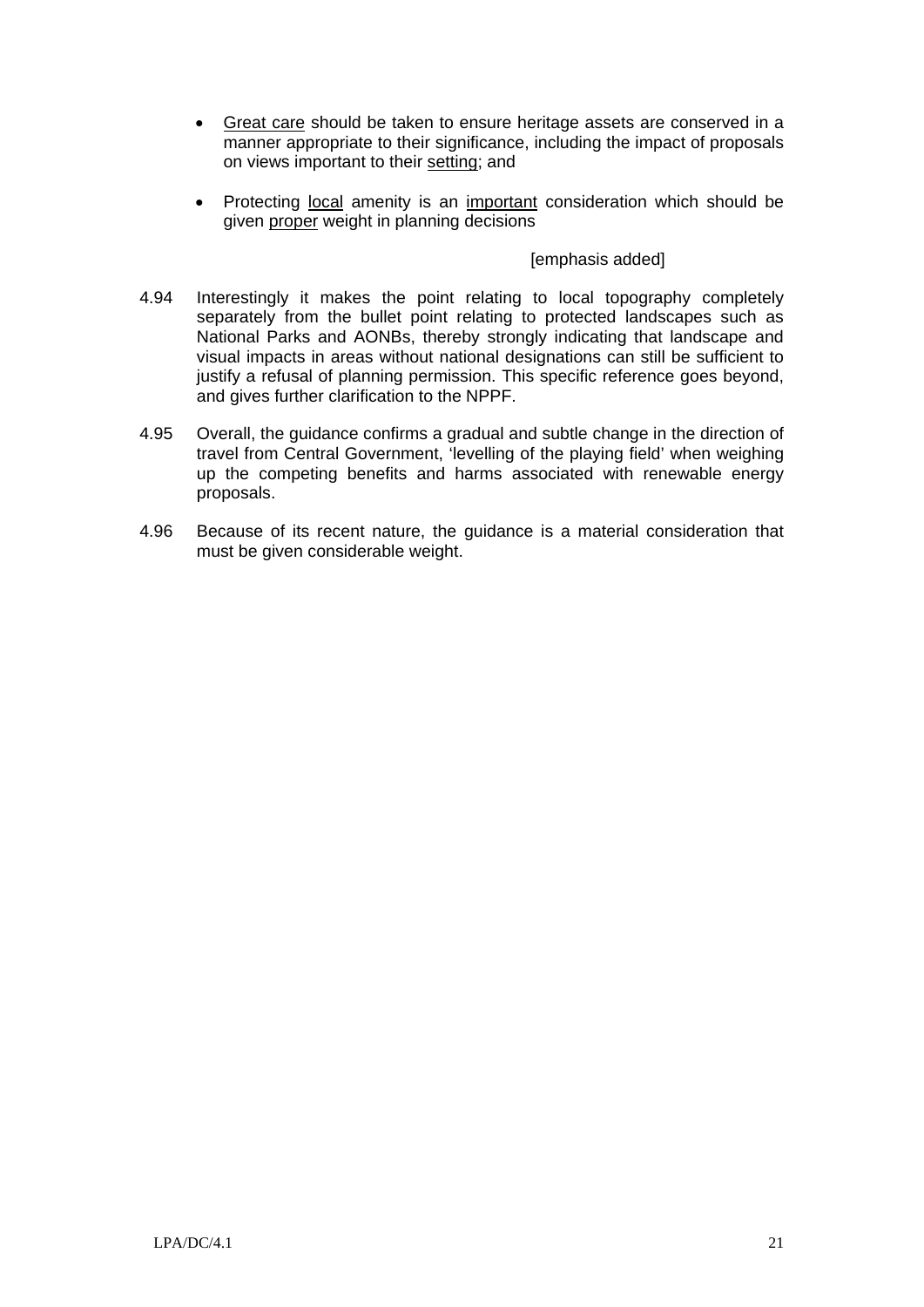# **5 Benefits and harms of the proposal**

#### Benefits of the proposal

- 5.1 Whilst there are undoubted benefits resulting from the proposal, they should not be overstated.
- 5.2 The Environmental Statement which accompanied the planning application stated a range of benefits which it said the overall proposal would deliver, notably the installed capacity of the overall scheme, electricity production and CO2 emissions savings. The proposal will also have an economic benefit in terms of investment in the renewable energy generation sector and additional income for the landowners of the appeal site.
- 5.3 As noted in the Statement of Common Ground, the installed capacity of the whole scheme would be 10-15MW. To place this contribution in context, in the East Midlands region there is currently a total of 174.7MW of on-shore wind capacity installed, or 327.9MW of renewable energy overall (all sources).
- 5.4 As mentioned above, the UK Renewable Energy Roadmap Update 2012 represents one of the most recent measures of national performance against renewable energy objectives. Here the Government expresses its confidence that the current pipeline will fulfil the central range in the 2011 Roadmap for onshore wind capacity (10-13GW) by 2020. The Roadmap Update itself indicated that, as at June 2012, 9GW was already built, under construction or consented, with a further 6.2MW comprising planning applications yet to be determined. Later RESTATS figures **(APPENDIX 3)** at July 2013 confirm that the position has significantly further improved, with some 13.4GW on-shore wind capacity already operational, under construction or awaiting construction (4.4GW, or 49%, up on the same time the year before), and some 6.1MW in planning and S36 applications awaiting determination**.** Therefore, as the 2012 Update confirms, a high "attrition rate" at planning stage could occur without compromising the overall national objective. In effect, more than enough permissions are already in place to secure the upper end of the 2020 objective range for deployment of on-shore wind. In my opinion, the rapidly accelerating performance of on-shore wind capacity provision is an important factor to be weighed in the planning balance.
- 5.5 Bearing in mind national policy, significant weight should be given to the potential contribution of the proposal to securing electricity from renewable sources. However, this should be tempered by the knowledge that the UK is already well on track for meeting its overall targets for installed on-shore wind capacity by 2020. The RESTATS figures **(APPENDIX 3)** referred to above confirm that nationally there is already 18.7GW of cumulative installed capacity from all forms of renewable energy, with a further 18.2GW either in construction or awaiting construction. This gives a total of 36.9GW, with a further 17.2GW at planning stage (potential total of 54.1GW).
- 5.6 The indicative target set out in UK Renewable Energy Roadmap (2011) is to have 29GW of installed capacity from all forms of renewable energy by 2020. This, combined with de-carbonising the heat, transport and energy sectors as a whole would ensure that 15% of the UK's energy consumption/demand (234TWh) is met from renewable sources by 2020.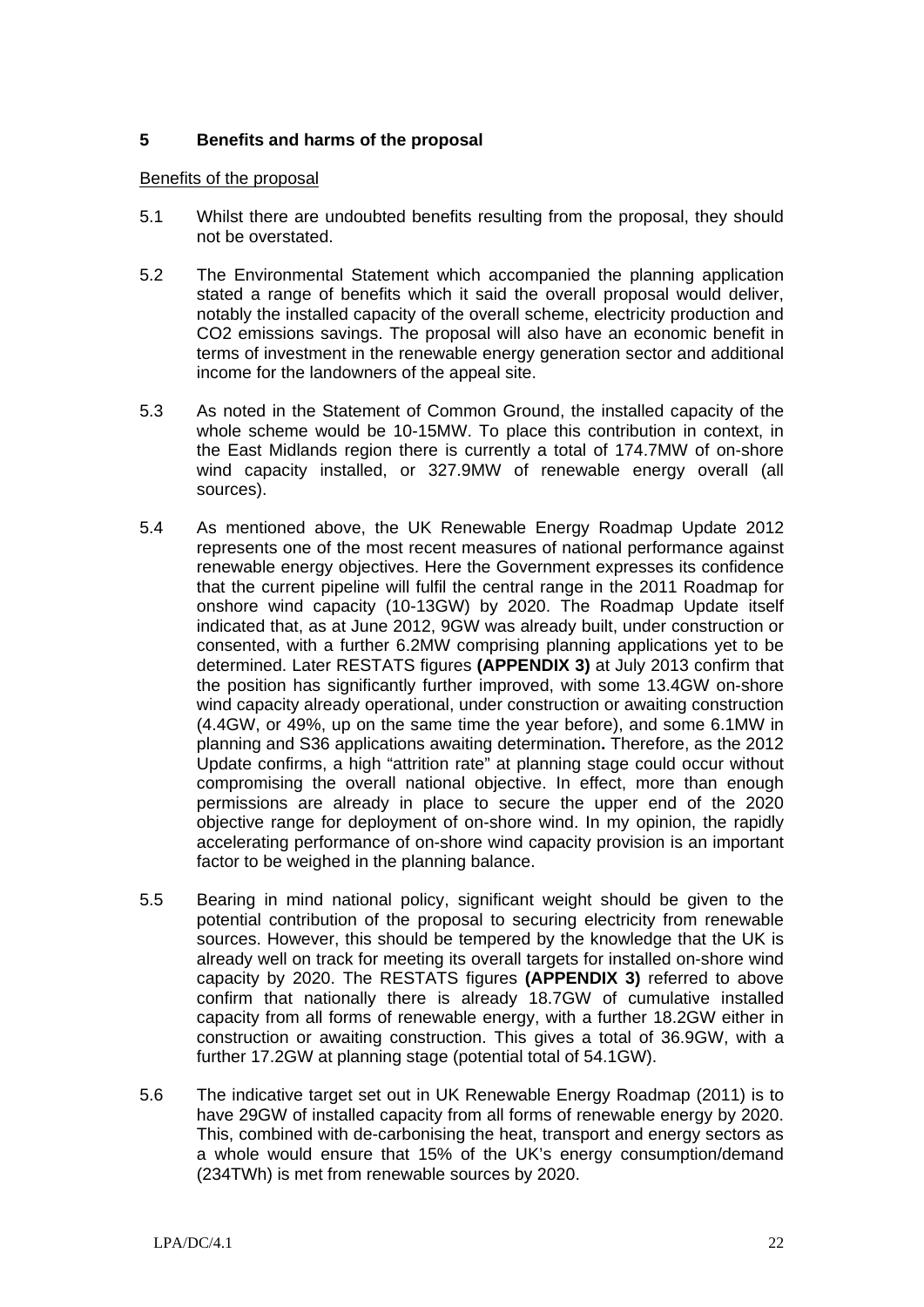- 5.7 In summary, therefore, despite the overall thrust of renewable energy policy, the weight which can be attached to it is lessened by reference to the overall position nationally that the central range for onshore wind capacity in the UK by 2020 is already close to being achieved, some 7 years ahead of schedule.
- 5.8 It is relevant to note at this point that the appellant proposes no other form of benefit from this development. In particular, the appellant proposes no form of local community benefit directly applicable to the site or to the adjacent communities most affected. In particular, no community fund, as set out in the on-shore wind industry's Community Benefit Protocol, is proposed here (despite the Ministerial statement by Edward Davey MP on  $6<sup>th</sup>$  June 2013 entitled 'Onshore Wind', which called for communities to receive greater benefits for hosting wind farms in their area). Consequently the local economic benefits of the proposal are limited.
- 5.9 There are no other proposed benefits either, such as possible improvements to the public rights of way network within and surrounding the site (i.e. improvements above and beyond those necessary to prevent 'oversail').

#### Impact upon character and appearance of the area

- 5.10 As explained by the LPA's Landscape Consultant Witness (Kate Ahern) the proposal will result in a significant major adverse effect with relation to the highly valued character and appearance of the gently rolling, tranquil, agricultural landscape in which the site sits, and upon the nearby settlements of Greatworth, Helmdon, Sulgrave and Stuchbury. The impact of the proposal in terms of residential amenity at Stuchbury Hall Farm and Grange Farm will also be of such a degree as to render them significantly less attractive places in which to live.
- 5.11 I agree with her conclusions. Consequently, the proposal is clearly contrary to PoliciesG3 (A and D), EV2, and EV29 of the SNLP; the South Northamptonshire Wind Turbines in the Open Countryside adopted SPD and Policies S1 and S11 of the draft JCS.
- 5.12 The NPPF emphasises one of the sentiments of the old PPS7, which went before it, in that one of the 12 core principles of planning includes the requirement to recognise *"the intrinsic character and beauty of the countryside"* (para 17, bullet point 5). It goes on to say in section 11 of the NPPF that the planning system *"should contribute to and enhance the natural and local environment by* [amongst other things] *protecting and enhancing valued landscapes"* (para 109, bullet point 1). Although not designated either locally or nationally, the site and the surrounding landscape in which it sits is clearly an attractive, gently rolling, tranquil, undeveloped, valued rural landscape and recognition of that landscape, and protection of it, is underpinned by the recent publication of the NPPF and planning practice guidance.
- 5.13 The NPPF also provides that *"Planning policies and decisions should aim to... identify and protect areas of tranquillity which have remained relatively undisturbed by noise and are prized for their recreational and amenity value for this reason"* (para 123, bullet point 4).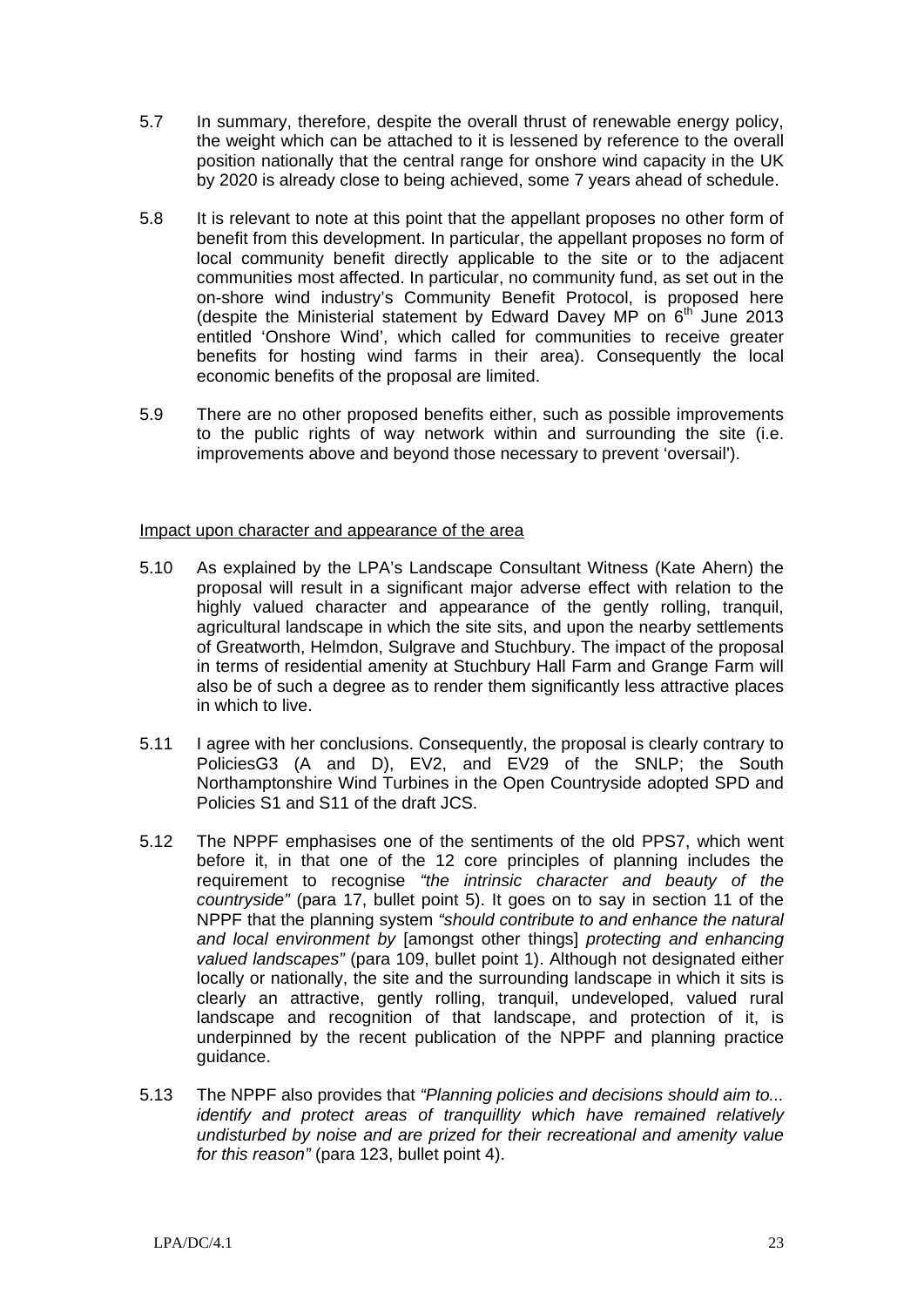- 5.14 Kate Ahern acknowledges that since the last appeal the tank driving enterprise on a small part of the south-eastern end of the site has been granted planning permission (S/2010/1117/MAF – Tanks A Lot). I agree with her conclusions that this use of the site does not have an impact on the overall tranquillity of the wider valley. Landscape conditions included as part of that planning permission seek to enhance local visual amenity by strengthening and replanting boundaries.
- 5.15 It is relevant to note that previous Inspector Elizabeth Fieldhouse (para 32 of **CD 6.16**) agreed with the Council that, with regard to landscape character and visual effects, the proposal was contrary to the relevant parts of SNLP policies G3 and EV2 and draft JCS policy S11.

#### Impact upon cultural heritage

- 5.16 The Council's Conservation Officer, Naomi Archer, identifies the significant and multiple-limbed harm that the proposal would cause to the setting of the historic and cultural environment around the site.
- 5.17 I agree with her conclusions and, therefore, the proposal is clearly contrary to Policies G3(I and J), EV11, EV12 and EV28 of the SNLP; the South Northamptonshire Wind Turbines in the Open Countryside adopted SPD and Policies BN5 and S11 of the draft JCS.
- 5.18 The NPPF requires LPAs to have *"a positive strategy for the conservation and enjoyment of the historic environment"* (para 126). In Naomi Archer's evidence she acknowledges that the harm to no single heritage asset is 'substantial' within the technical meaning of the word, as set out in para 132- 134 of the NPPF. However, she does make clear that the harm in several instances is significant. With regard to para 134 of the NPPF it is the cumulative harm to heritage assets which must be weighed against the benefits of the appeal scheme.
- 5.19 The Council's original Reason for Refusal made reference to the proposal negatively impacting upon cultural heritage tourism to the area. The Council has since reviewed its own evidence to support that position and is not seeking to run this point as part of its case at this inquiry, although it should be noted that the Action Group and / or its residents may take up the point.
- 5.20 Again, it is relevant to note that previous Inspector Elizabeth Fieldhouse (para 32 of **CD 6.16**) agreed with the Council that the proposal was contrary to the relevant parts of SNLP policies G3, EV11 and EV12 and draft JCS policy S11.

#### Impact upon public rights of way ("**PROW**")

5.21 The Council's original refusal reason relates to two specific impacts of the development upon the local PROW network; an impact upon perceived safety and an impact upon outlook. These impacts relate primarily to the impact of the turbines themselves, although the access tracks and associated developments would also result in nuisance and inconvenience (where the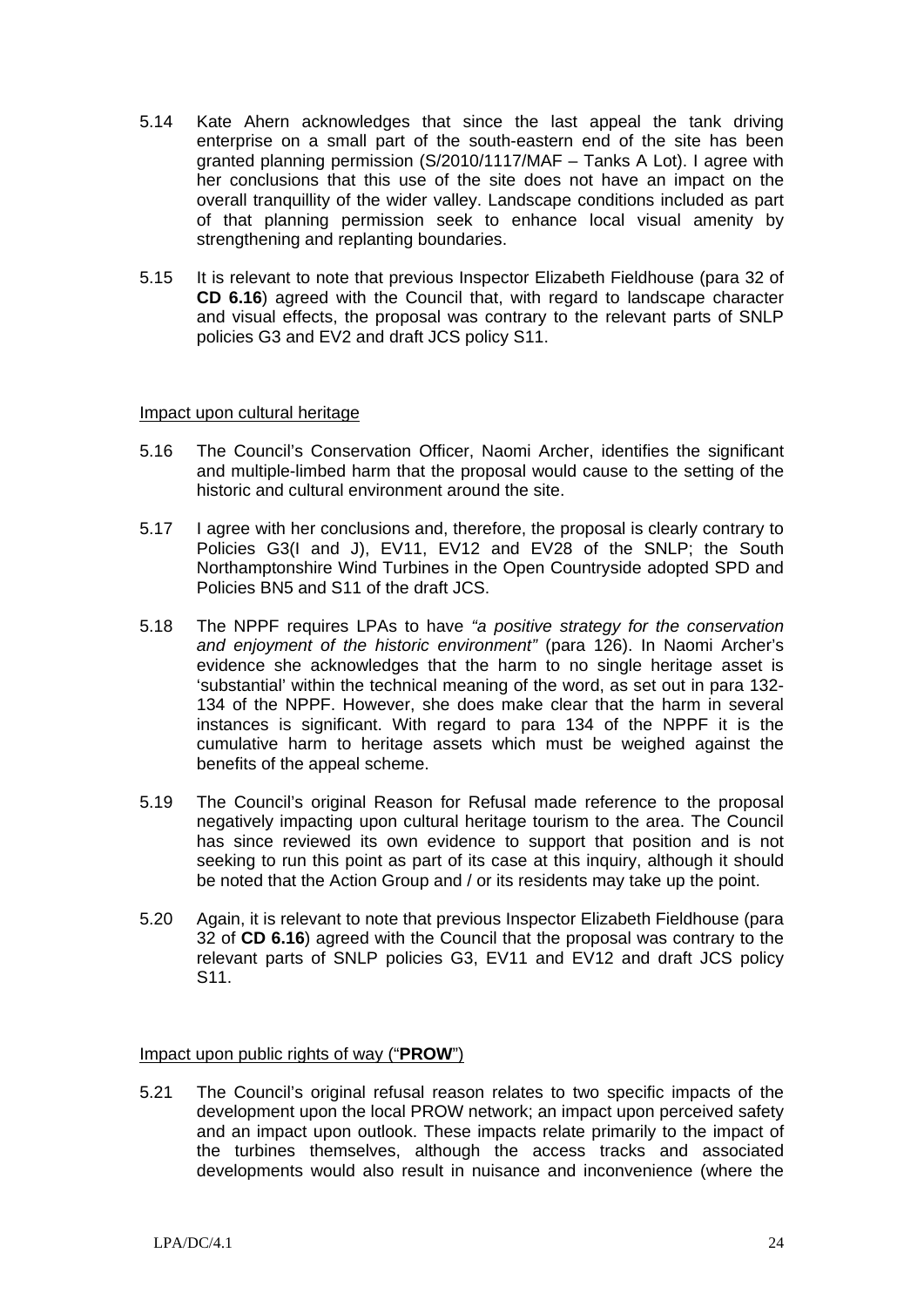access tracks cross the alignment of the PROW) and would adversely affect the use and enjoyment of footpath AN10, in particular.

- 5.22 With regard to perceived safety, as is be explained by Richard Hall from Northamptonshire County Council ("NCC") Rights of Way, the proposal would cause significant harm to the perceived safety of the local bridleway and footpath network, particularly byway AM36 and footpaths AN9 and AN10.
- 5.23 With regard to outlook, as explained by Kate Ahern in her evidence, the turbines would clearly have a major adverse effect upon the character and amenity of the countryside landscape in which they would stand. Given the significant number of public rights of way within, and in close proximity to, the site, the sheer oppressive proximity of the turbines to footpaths AN8, AN9 an AN10 and byway AM36, and given the presently tranquil, unspoilt nature of the attractive valley in which the turbines would stand, the cumulative impact upon the outlook from these routes would undoubtedly be perceived by users to significantly harm the amenity of those routes and impede the right of passage because of their overbearing impact on the path user.
- 5.24 As stated in section 8 of the NPPF, *"Planning policies should protect and enhance rights of way and access"* (para 75). In this instance the proposal would do neither and the cumulative level of harm that would be felt by users of these PROW to both their safety and outlook would be particularly significant.
- 5.25 Again, it is important to note that previous Inspector Elizabeth Fieldhouse (para 79 of **CD 6.16**) agreed with the Council that the proposal was contrary to the aims of SNLP policy G3, and draft JCS policy S1.

#### Reversibility

- 5.26 It is contended by the appellant that due to the nature of the development any of the impacts are considered to be temporary, indirect and fully reversible.
- 5.27 Although it is generally acknowledged that wind energy developments are reversible in time, with the operational life of the wind turbines anticipated to be around 25 years, they still constitute a relatively long-term feature for the landscape and environment in which they are sited. This significant period of presence and operation (tantamount to a single human generation) means they cannot be considered 'temporary' in any real sense.
- 5.28 In this instance, with the significant level of harm that would result from the development, it is not considered that this harm should be dismissed because the development was in any way 'temporary' or ultimately reversible.
- 5.29 In particular, even if a 25 year period could be considered relatively shortterm in relation to impacts landscape or the setting of heritage assets, it should not be considered as such on residential receptors, especially the occupiers of Stuchbury Hall Farm and Grange Farm (which would have become significantly less attractive and unsatisfactory places in which to live). The fact that these impacts might be reversible after 25 years amounts nevertheless to impact for at least a generation and that would be unacceptable in the public interest in my view.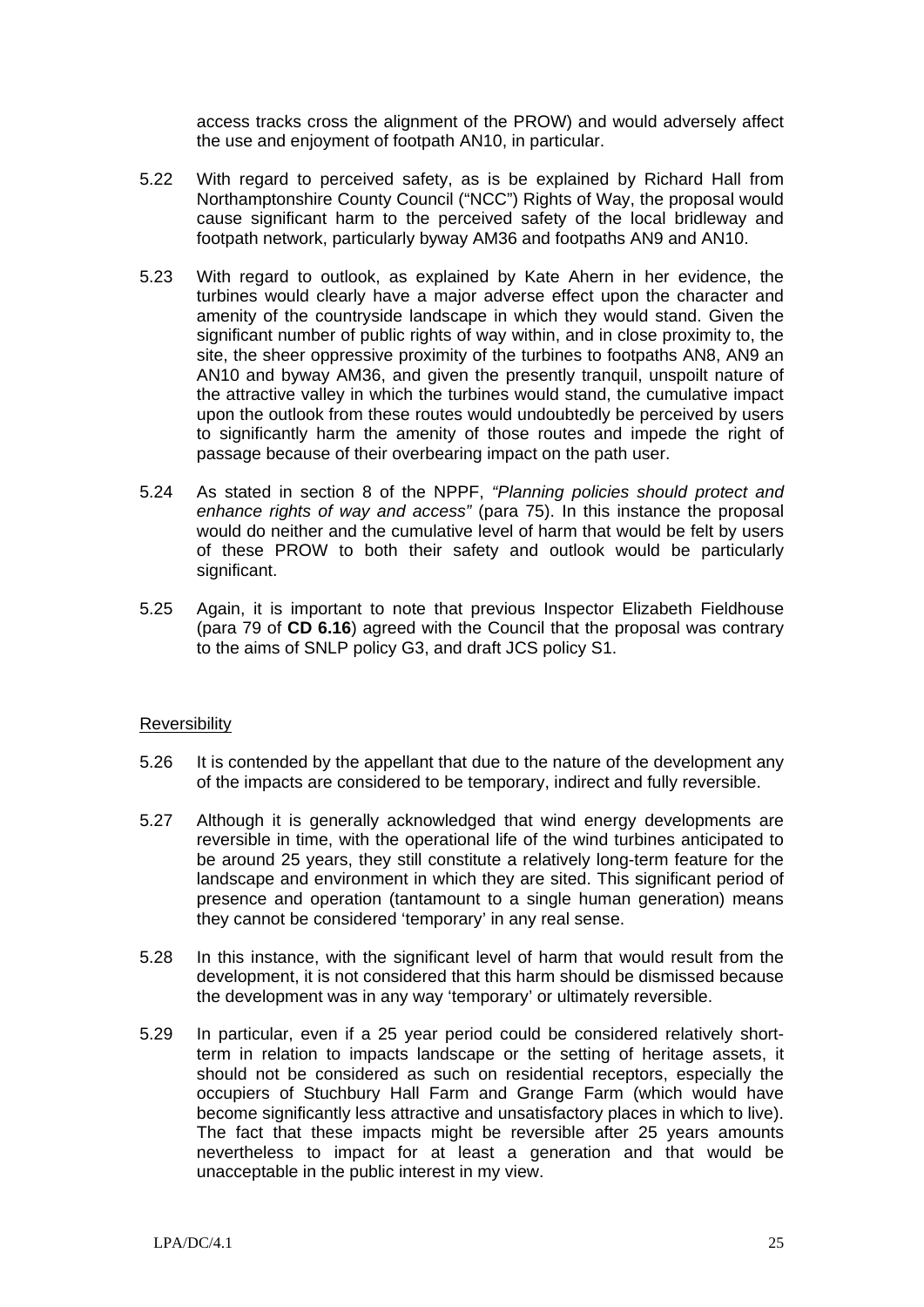#### Conclusions on benefits and harms

- 5.30 There are clear benefits resulting from the proposal, including the development's contribution towards mitigating the impacts of climate change, improving national energy security, and jobs and investment. Whilst those benefits are certainly very worthy, they should not be overstated (particularly given the UK's recent performance in significantly stepping up the deployment of renewables).
- 5.31 The Council clearly accepts the benefits of renewable energy developments and has adopted a positive approach towards them through the emerging policies, the adopted SPD, as well as its positive record on determining applications to date.
- 5.32 In this appeal, however, there are several significant harms that would result from the proposal. These include a significant major adverse visual effect (both on landscape and on residential amenity), a significant impact upon the setting of several heritage assets of some notable significance, and a perceived harm to the safety and outlook for users of the much valued local public rights of way network. These harms have to be weighed both individually and cumulatively into the planning balance.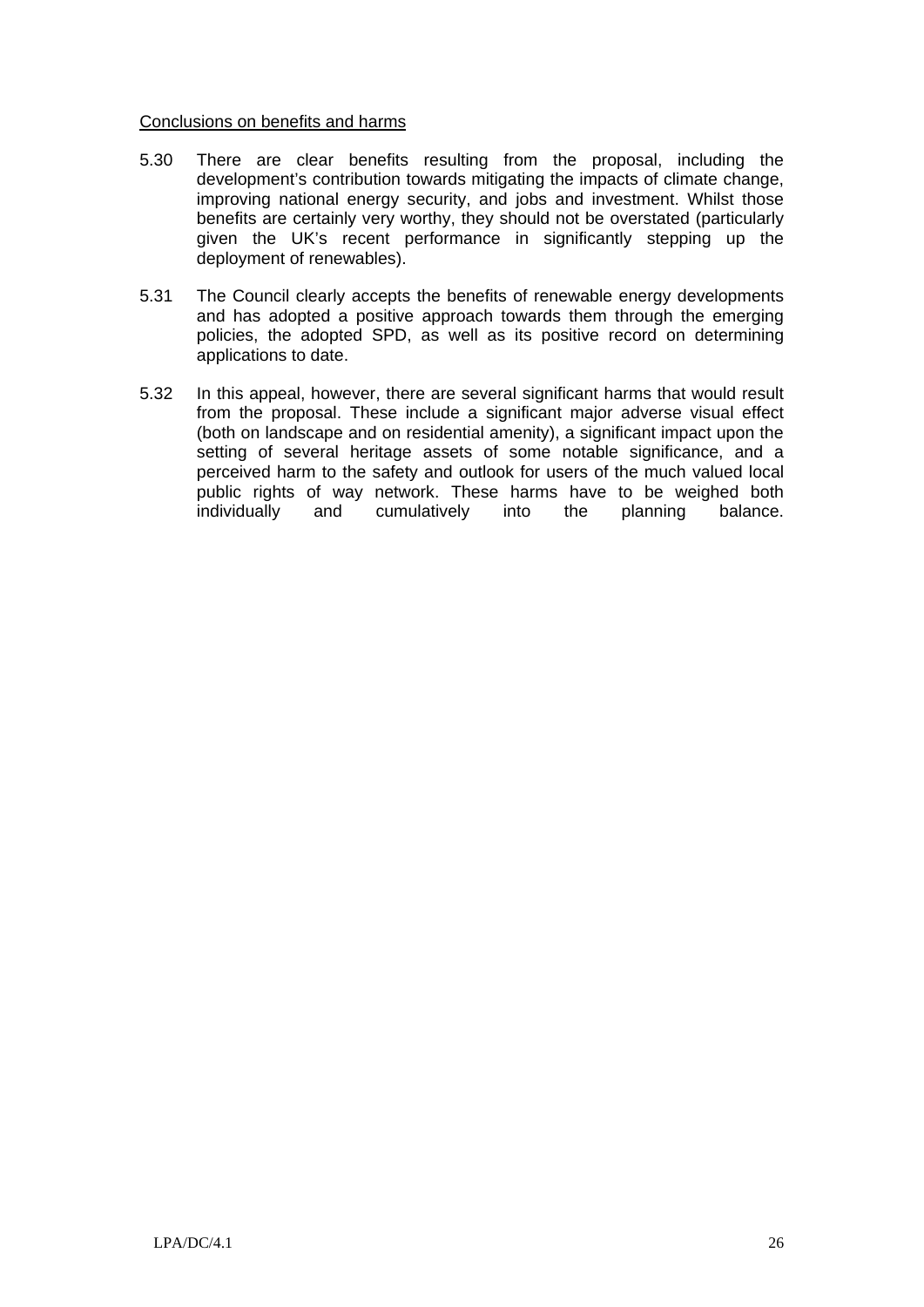## **6 The Planning Balance and Conclusion**

- 6.1 There is in my opinion little doubt about the seriousness of the impacts of climate change, and, in response thereto, the need to secure an increasing proportion of national energy supplies from renewable sources, and to meet national and international obligations. To that end, national policy in a large number of documents whether directly addressing climate change and renewable energy issues, such as the Renewable Energy Strategy, or the Renewable Energy Roadmap and its Update, or the planning system's response, as articulated in the NPPF or the National Policy Statements EN-1 and EN-3, sets a positive framework for the consideration of renewable energy projects. The JCS, which has reached an advanced stage of preparation, properly and fully reflects that overall approach through policies S1 and S11.
- 6.2 However, proposals of the nature and scale of this wind-farm scheme invariably give rise to significant impacts, and in this case, a significant detrimental impact on the visual appearance of the landscape and the visual amenities of the residential properties at Stuchbury Hall Farm and Grange Farm. These visual impacts result in the development being contrary to SNLP policies G3(A and D) and EV2.
- 6.3 Section 38(6) of the Planning and Compulsory Purchase Act 2004 requires the Inspector to determine this appeal in accordance with the development plan for the area of the appeal site, unless material considerations indicate otherwise. In this instance I do not consider that the other material considerations, including the NPPF, EN-1, EN-3, the Renewable Energy Roadmap, etc, outweigh the harm caused or the conflict with the Development Plan.
- 6.4 In addition, (as evidenced by Naomi Archer and Richard Hall) the proposal will cause a significant impact to the setting of several designated heritage assets and to the perceived safety and outlook for users of the public rights of way network within and surrounding the appeal site. There is therefore conflict with the Development Plan (SNLP policies G3(A, I and J) EV11 and EV12). However, the impacts on both cultural heritage and public rights of ways will not on their own be sufficient, in my opinion, to outweigh the strong policy support for installations of this nature. These impacts must collectively be put into the planning balance.
- 6.5 In the light of the conflicts with local plan policy I have identified, I consider there to be an overall conflict with the Development Plan.
- 6.6 What also must be weighed in the balance is the knowledge that, despite the strong support of energy policies, the UK is already well on track for meeting its overall targets for installed on-shore wind capacity (and renewable energy generation as a whole) by 2020, if not well before then. The rapidly accelerating performance of on-shore wind drastically reduces the weight to be attached to the urgency of approving additional projects. The weight that should be attached to the benefits of this wind energy development is qualified and tempered by the performance of the UK.
- 6.7 With regard to paragraph 14 of the NPPF, the Development Plan is not absent (it is still in place). The Development Plan also is not considered to be silent because, although the SNLP has no policies relating specifically and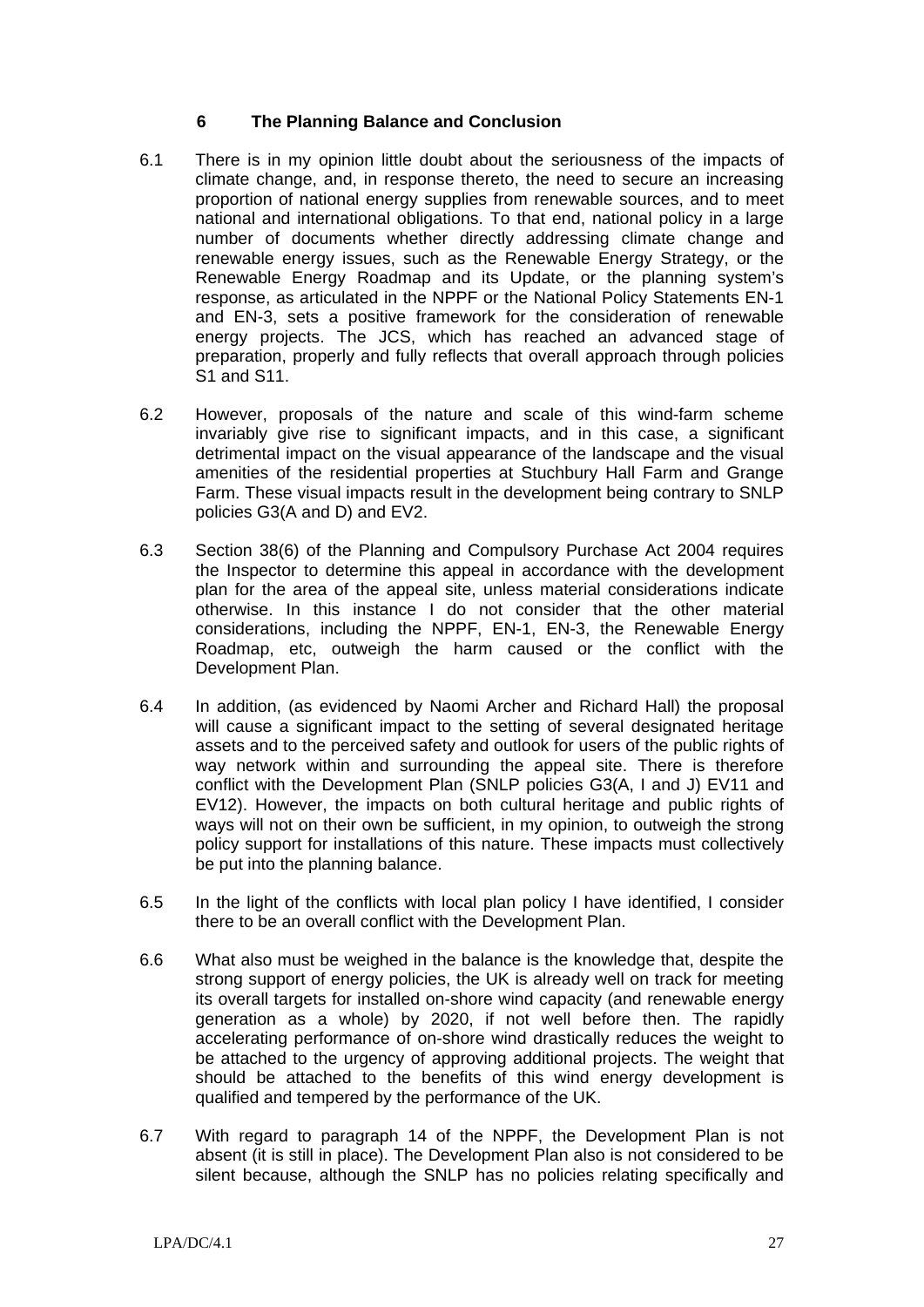expressly towards renewable energy, its policies are generally permissive and balanced and seek to allow development to take place (except where the harm would be unacceptable). There are sufficient policies considering all relevant land-use impacts to allow the proper assessment of a wind energy proposal. In addition, it should not be expected that Local Plans contain policies specifically addressing every type of development. However, if the Inspector considers that the lack of a specific policy(ies) relating to renewable energy development is of importance then I consider the Development Plan, at most, could only be considered partially silent as a result.

- 6.8 The policies in the Development Plan (the saved policies of the SNLP) are not considered out of date because they all echo the principles of the NPPF. Consequently, the bullet points at the end of paragraph 14 of the NPPF are not considered to be engaged. The proposal should be determined in accordance with the Development Plan.
- 6.9 Paragraph 211 of the NPPF makes clear that Local Plan policies should not be considered out-of-date simply because they were adopted prior to the publication of the NPPF.
- 6.10 However, should the Inspector conclude that the development plan is either absent, silent or out of date and, therefore, seek to determine the proposal against the bullet points contained in para 14 of the NPPF, the Council contends that the cumulative impact of the three issues (landscape and visual impact, cultural heritage and public rights of way) clearly and demonstrably outweigh the wider environmental and economic benefits of the proposal. With regard to paragraph 98 of the NPPF, the impacts of the development are not (and cannot be made) acceptable. Consequently, and in light of paragraphs 6 and 7 of the NPPF, the conclusion must be that the appeal proposal does not constitute sustainable development.
- 6.11 This conclusion would be fully consistent with the Government's new Planning Practice Guidance for Renewable Energy and Low Carbon Energy (published July 2013) which has to be interpreted in light of the Ministerial Statement made by The Secretary of State for Communities and Local Government, Mr Eric Pickles MP,  $6<sup>th</sup>$  June 2013). At that time Mr Pickles was clear that *"current planning decisions on onshore wind are not always reflecting a locally-led planning system"* and that *"action is needed to deliver the balance expected by the National Planning Policy Framework on onshore*  wind. We need to ensure that protecting the local environment is properly *considered alongside the broader issues of protecting the global environment."*
- 6.12 Overall, and in light of all materials considerations I believe it is clear that, respectfully, the appeal should fail.
- 6.13 If, however, the Inspector is minded to allow the appeal the Local Planning Authority, without prejudice to its case, will seek to work with the appellant to agree a set of conditions that will be submitted prior to the inquiry.

Name: Daniel Callis MSc MRTPI

Position: Principal Planning Officer, South Northamptonshire Council